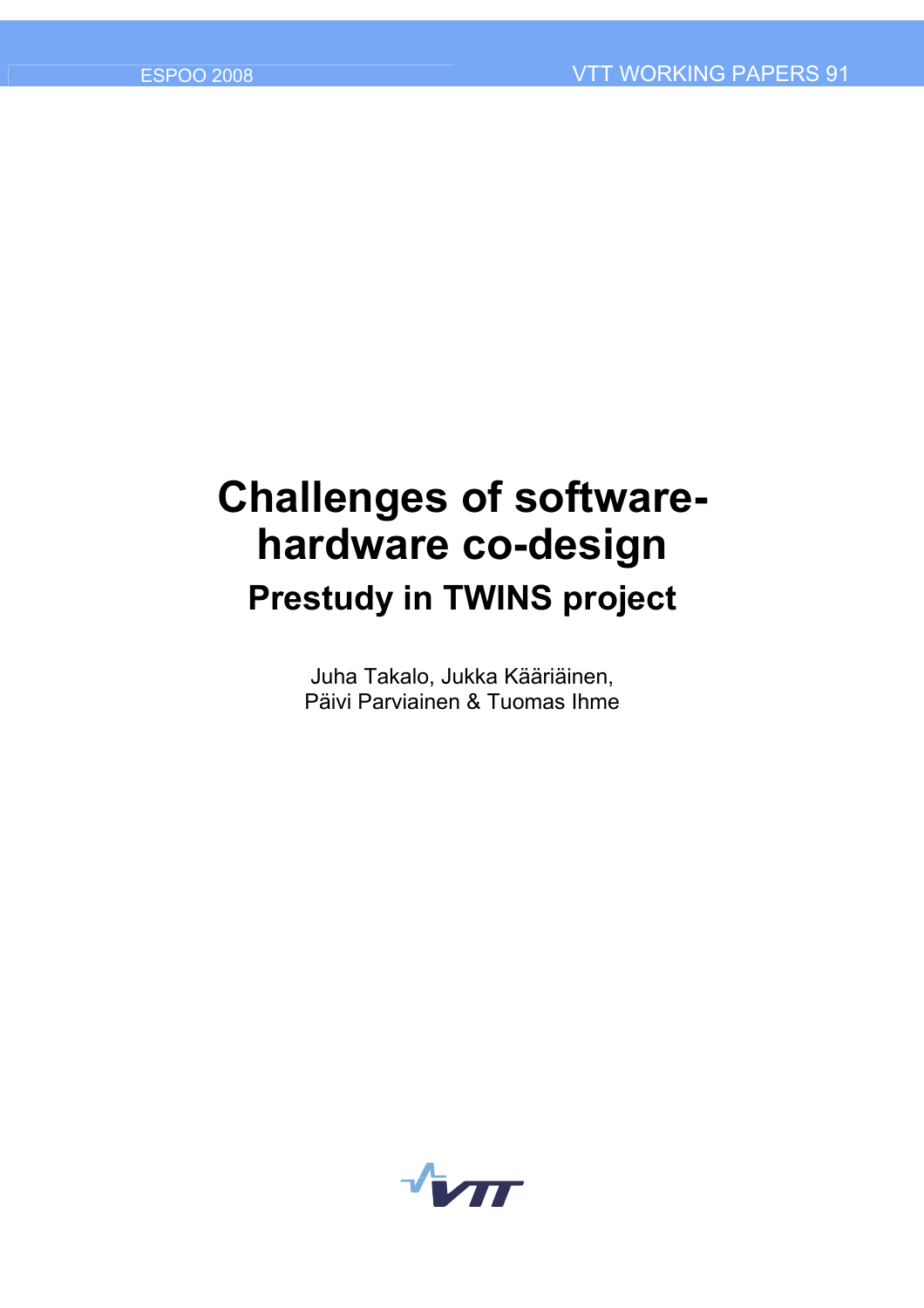ISBN 978-951-38-7150-5 (URL: [http://www.vtt.fi/publications/index.jsp\)](http://www.vtt.fi/publications/index.jsp) ISSN 1459-7683 (URL: [http://www.vtt.fi/publications/index.jsp\)](http://www.vtt.fi/publications/index.jsp)

Copyright © VTT 2008

#### JULKAISIJA – UTGIVARE – PUBLISHER

VTT, Vuorimiehentie 3, PL 1000, 02044 VTT puh. vaihde 020 722 111, faksi 020 722 4374

VTT, Bergsmansvägen 3, PB 1000, 02044 VTT tel. växel 020 722 111, fax 020 722 4374

VTT Technical Research Centre of Finland, Vuorimiehentie 3, P.O.Box 1000, FI-02044 VTT, Finland phone internat. +358 20 722 111, fax +358 20 722 4374

VTT, Kaitoväylä 1, PL 1100, 90571 OULU puh. vaihde 020 722 111, faksi 020 722 2320

VTT, Kaitovävlä 1, PB 1100, 90571 ULEÅBORG tel. växel 020 722 111, fax 020 722 2320

VTT Technical Research Centre of Finland, Kaitoväylä 1, P.O. Box 1100, FI-90571 OULU, Finland phone internat. +358 20 722 111, fax +358 20 722 2320

Technical editing Anni Repo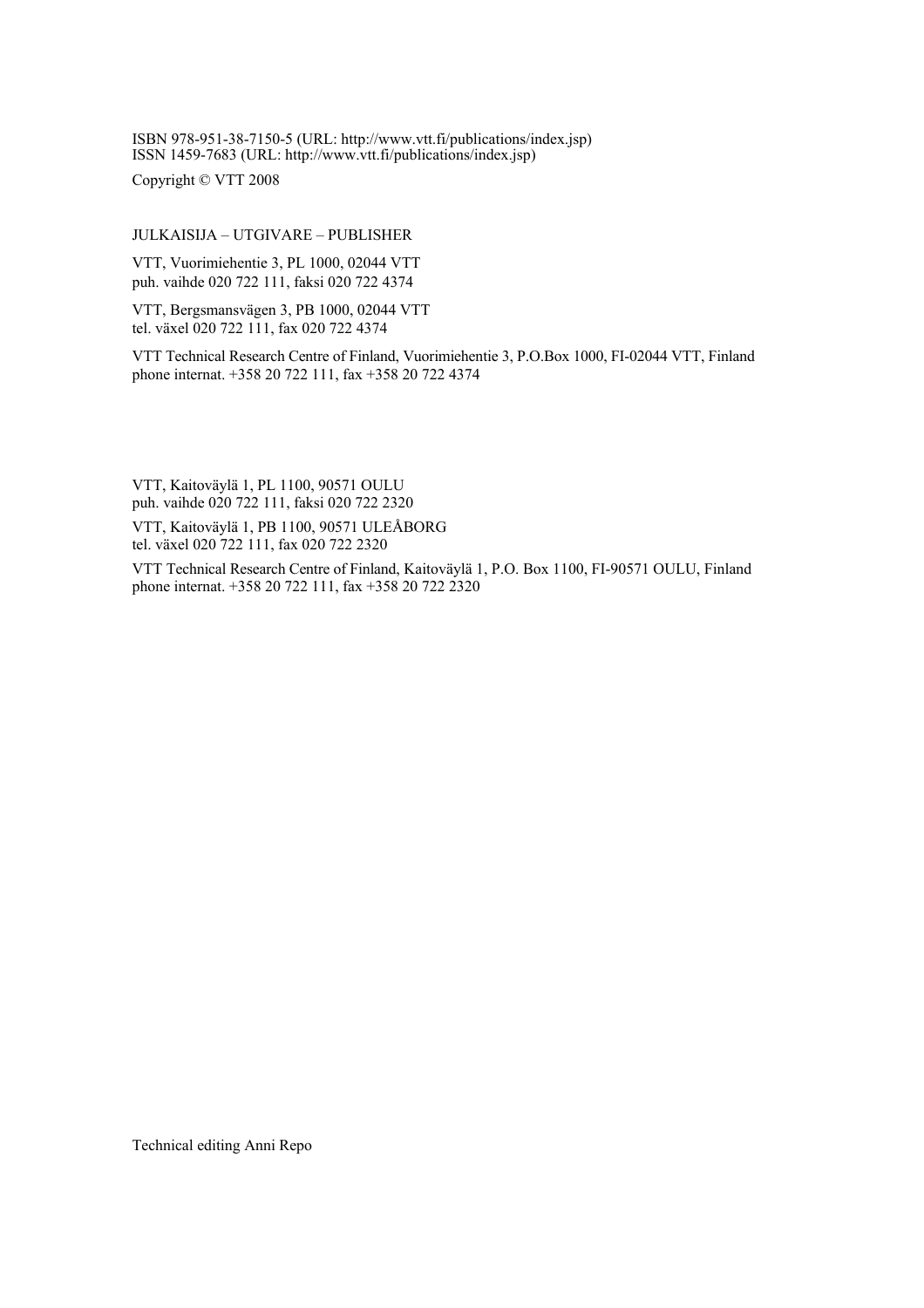

Series title, number and report code of publication

VTT Working Papers 91 VTT-WORK-91

Author(s)

Takalo, Juha, Kääriäinen, Jukka, Parviainen, Päivi & Ihme, Tuomas

#### Title

# **Challenges of software-hardware co-design Prestudy in TWINS project**

**Abstract** 

The purpose of this publication is to summarise the results of the survey carried out in the TWINS project during May 2007. The survey was carried out among TWINS ITEA project partners. The goal of the survey was to get an overview of the tools and methods used, and the challenges faced in requirements engineering and management, architectural design and product information management by TWINS partners.

The publication also presents the areas of co-design and some viewpoints that are addressed during the TWINS project.

| ۰, |  |
|----|--|

978-951-38-7150-5 (URL: [http://www.vtt.fi/publications/index.jsp\)](http://www.vtt.fi/publications/index.jsp) 

| Series title and ISSN<br>VTT Working Papers<br>1459-7683 (URL: http://www.vtt.fi/publications/index.jsp) |                                          | Project number<br>6086 |
|----------------------------------------------------------------------------------------------------------|------------------------------------------|------------------------|
|                                                                                                          |                                          |                        |
| Date                                                                                                     | Language                                 | Pages                  |
| January 2008                                                                                             | English                                  | 45 p. $+$ app. 2 p.    |
| Name of project                                                                                          | Commissioned by                          |                        |
| <b>TWINS</b>                                                                                             |                                          |                        |
| Keywords                                                                                                 | Publisher                                |                        |
| co-design, requirements engineering, requirements                                                        | VTT Technical Research Centre of Finland |                        |
| management, architectural design, product information<br>management, PDM, PLM, CM, survey, results       | P.O. Box 1000, FI-02044 VTT, Finland     |                        |
|                                                                                                          | Phone internat. +358 20 722 4520         |                        |
|                                                                                                          | Fax $+358$ 20 722 4374                   |                        |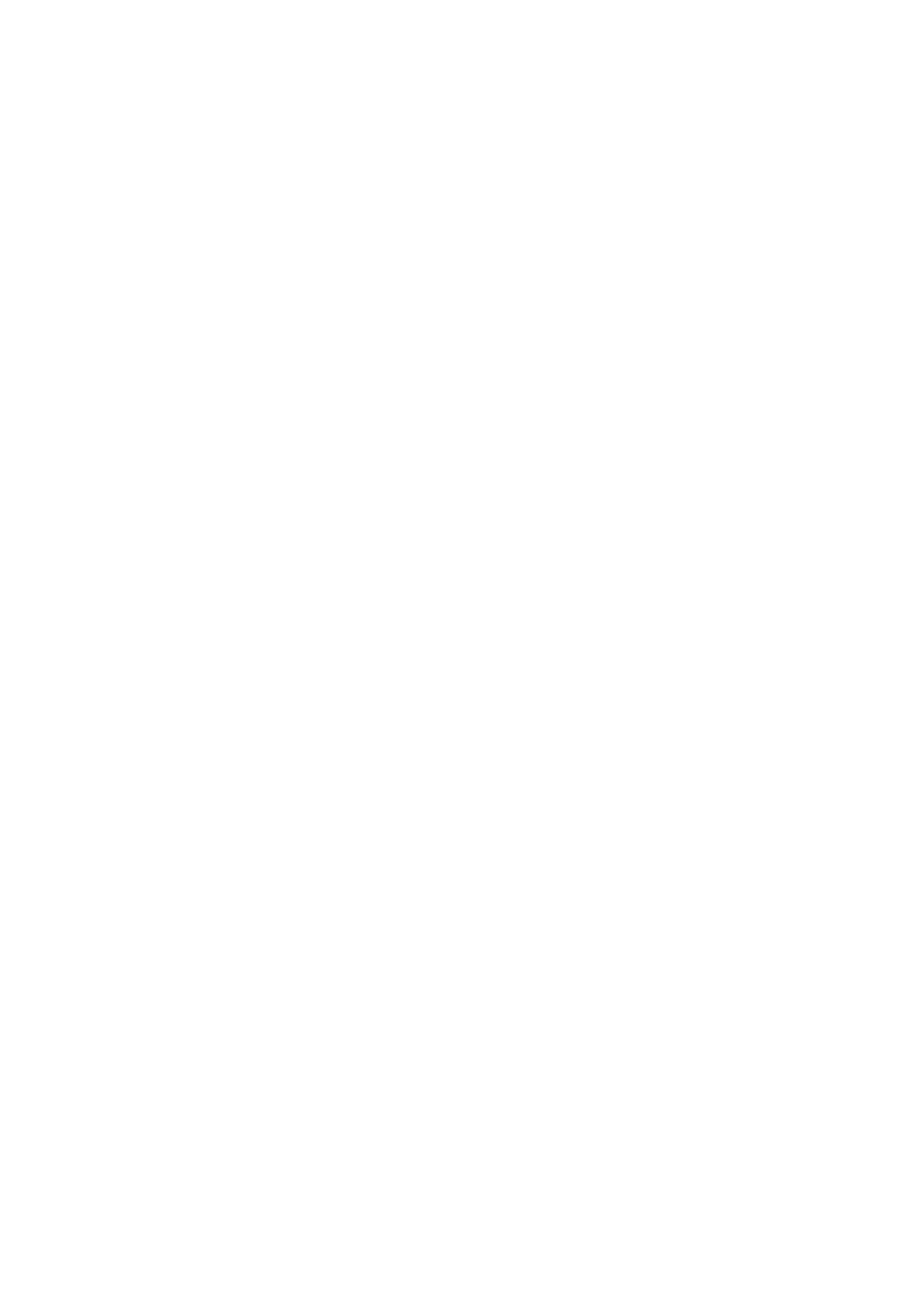# **Preface**

With the growth of electronic products' use in everyday life, the development of these systems (the design flow for co-design in electronic products) is increasingly becoming more complex and important. Modern electronics products have to meet high reliability requirements even under tough environmental conditions, such as variations in temperature or alternating electromagnetic radiation. Although different disciplines are closely linked to the end-products, the development of electronic products is often a rather sequential and mono-disciplinary process. Typically, the mechanical part is designed first, next the hardware infrastructure is fixed and finally the embedded software is developed. This way of developing electronic products creates problems above all for software engineers. Furthermore, the software's role in electronic products has increased to allow the implementation of functionality, parallel versions of products, and customisation of systems.

TWINS is an ITEA project (no 05004) that aims at optimising the design flow of software intensive systems, in a context where different disciplines (e.g. software and hardware) are involved. The TWINS project addresses the co-design problems of product development consisting of integrated hard- and software development. Challenging topics in this development mode are the co-specification and allocation of requirements, co-optimisation of HW/SW architectures, lifecycle management and the configuration management of evolving products and components (hardware or software), and the improvement of testing multidisciplinary products.

The authors would like to thank the TWINS project partners for participating in the survey.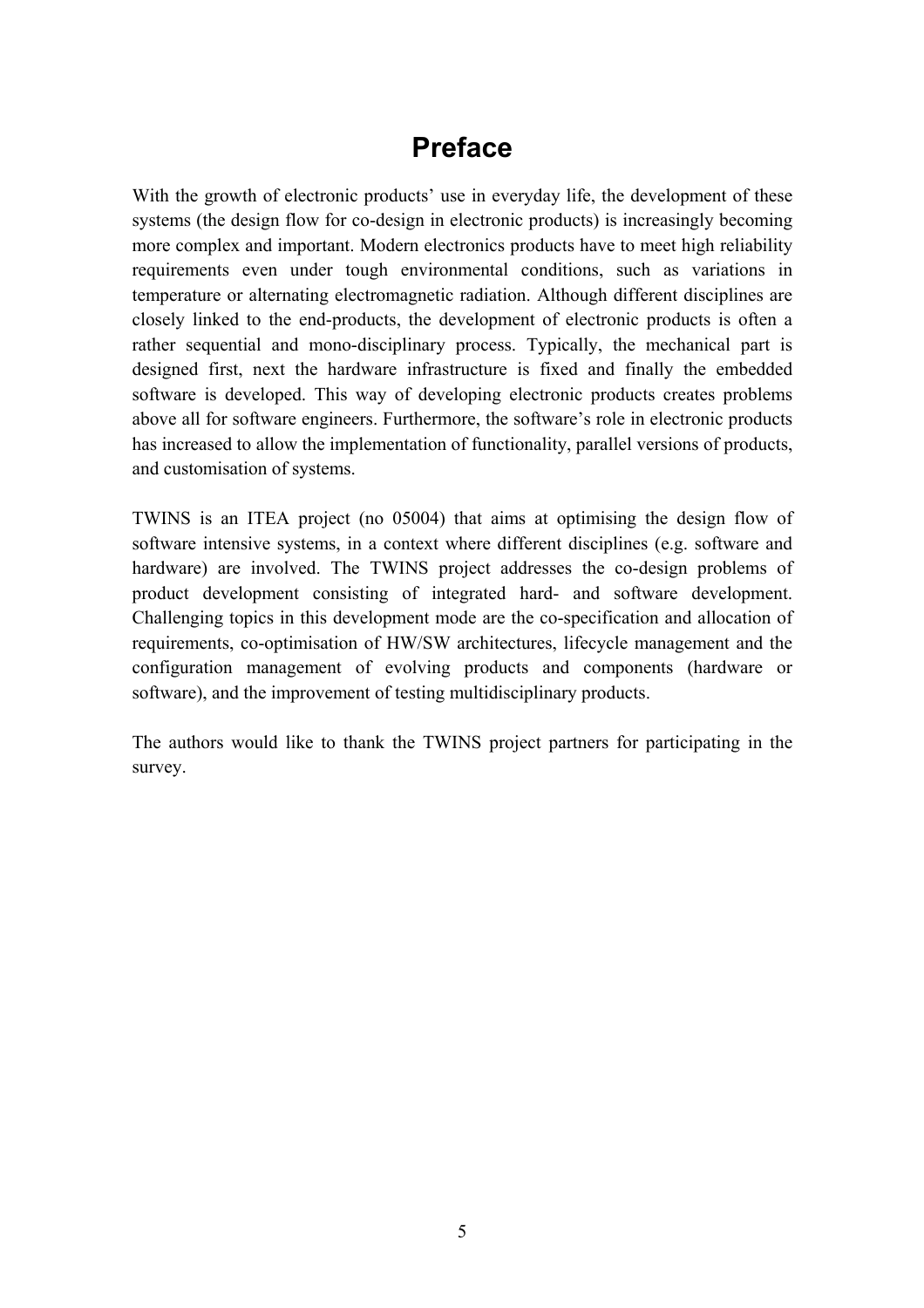# **Contents**

|  | 2.1 |       |                                                                |  |
|--|-----|-------|----------------------------------------------------------------|--|
|  | 2.2 |       |                                                                |  |
|  | 2.3 |       |                                                                |  |
|  |     | 2.3.1 |                                                                |  |
|  |     | 2.3.2 |                                                                |  |
|  |     | 2.3.3 |                                                                |  |
|  |     | 2.3.4 |                                                                |  |
|  |     |       |                                                                |  |
|  | 3.1 |       |                                                                |  |
|  | 3.2 |       |                                                                |  |
|  |     |       |                                                                |  |
|  |     | 3.2.2 |                                                                |  |
|  |     |       |                                                                |  |
|  | 3.3 |       |                                                                |  |
|  |     |       |                                                                |  |
|  | 4.1 |       |                                                                |  |
|  |     | 4.1.1 |                                                                |  |
|  |     | 4.1.2 |                                                                |  |
|  |     | 4.1.3 |                                                                |  |
|  |     | 4.1.4 |                                                                |  |
|  | 4.2 |       |                                                                |  |
|  |     | 4.2.1 |                                                                |  |
|  |     | 4.2.2 | Requirements engineering tools and methods in system and HW/SW |  |
|  |     | 4.2.3 |                                                                |  |
|  |     | 4.2.4 |                                                                |  |
|  |     | 4.2.5 |                                                                |  |
|  |     | 4.2.6 | Challenges in requirements engineering and management30        |  |
|  | 4.3 |       |                                                                |  |
|  |     | 4.3.1 |                                                                |  |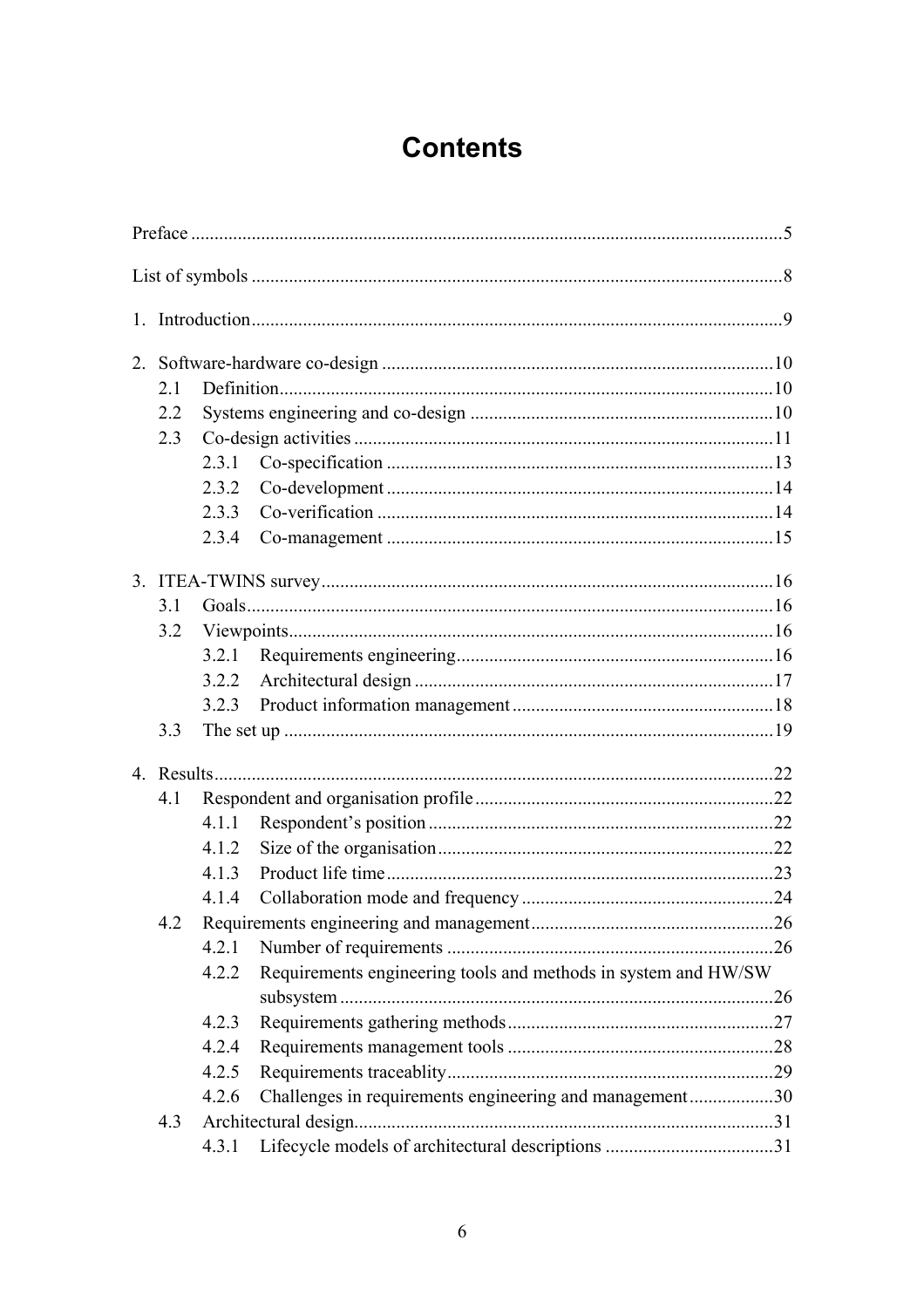|            | 4.3.2 |                                                            |  |
|------------|-------|------------------------------------------------------------|--|
|            | 4.3.3 |                                                            |  |
|            | 4.3.4 | Notations and models in architectural desciption 34        |  |
|            | 4.3.5 |                                                            |  |
|            | 4.3.6 |                                                            |  |
| 4.4        |       |                                                            |  |
|            | 4.4.1 |                                                            |  |
|            | 4.4.2 | Functions of product data and lifecycle management tools37 |  |
|            | 4.4.3 |                                                            |  |
|            | 4.4.4 |                                                            |  |
|            | 4.4.5 |                                                            |  |
|            |       |                                                            |  |
|            |       |                                                            |  |
|            |       |                                                            |  |
| Appendices |       |                                                            |  |

Appendix A: Summary of the questions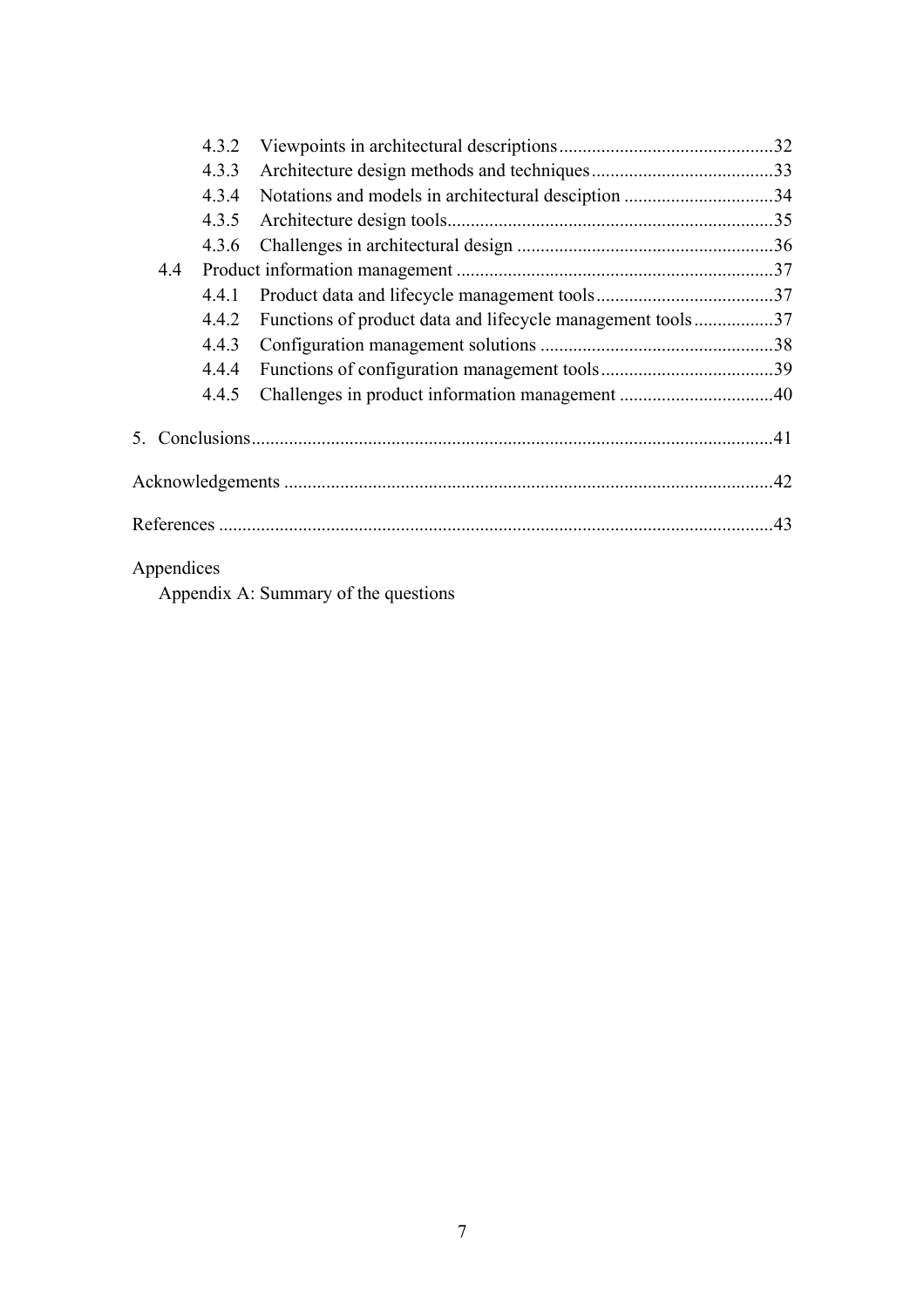# **List of symbols**

| <b>ALM</b>  | <b>Application Lifecycle Management</b>                             |
|-------------|---------------------------------------------------------------------|
| <b>CFSM</b> | Co-design Finite State Machine                                      |
| CM          | <b>Configuration Management</b>                                     |
| <b>DEVS</b> | Discrete Event System Specifications                                |
| <b>HW</b>   | Hardware                                                            |
| <b>IPN</b>  | <b>Interpreted Petri Nets</b>                                       |
| <b>OMT</b>  | <b>Object Modelling Technique</b>                                   |
| <b>PDM</b>  | <b>Product Data Management</b>                                      |
| PeaCE       | Ptolemy extension as Co-design Environment                          |
| <b>PLM</b>  | Product Lifecycle Management                                        |
| <b>SADT</b> | <b>Structured Analysis and Design Technique</b>                     |
| <b>SASS</b> | Structured Analysis and System Specification                        |
| <b>SW</b>   | Software                                                            |
| <b>VHDL</b> | Very High Speed Integrated Circuit Hardware Description<br>Language |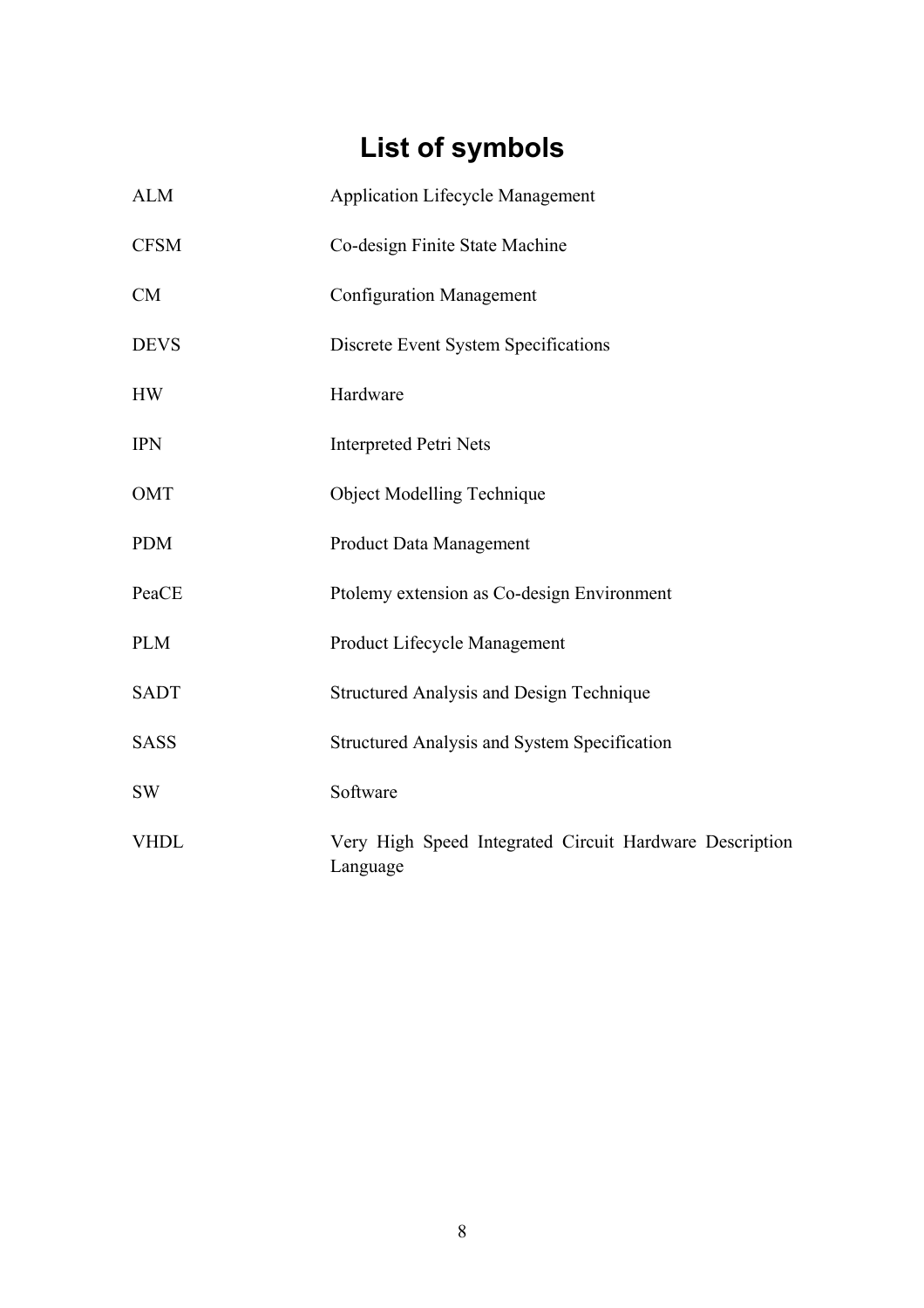# **1. Introduction**

The tight competition in electronic product development has led to hard lead-time requirements, i.e., software together with hardware must be developed more rapidly. This necessitates several improvements in the design flow, to design, implement and validate better HW/SW engineering and management methods, and techniques.

To improve this design flow, the TWINS project work package 2 focuses on creating and validating better technologies for requirements engineering (including development and management), architecture design and co-design management. The first step in the project was to find out the current state of both, industrial practice as well as research regarding these areas. To discover the state-of-the-art, literature surveys were carried out and to discover the state-of-the-practice a questionnaire was carried out. This publication describes the results of this questionnaire.

The TWINS project has 22 partners from Finland, Belgium, France, Spain and the Netherlands. The project consortium involves partners from a wide range of industries like automotive, avionics, copiers and printers, power supplies, automation systems, and telecommunication networks. The project wants to improve the project partner's competitive position by increasing the quality of the products while reducing the time to market.

This publication summarises the responses of TWINS partners to the questionnaire about tools, methods and challenges related to requirements engineering/management, architecture design and product information management.

The publication is organised as follows: Chapter one summarises the structure of the document. Chapter two presents the definition of software-hardware co-design and introduces the co-design activities. Chapter three introduces the goals of the survey, viewpoints that are covered by the survey and how the survey was carried out. Chapter four presents respondent and organisation profiles and summarises the results for each viewpoint presented in chapter three. Chapter five concludes the survey.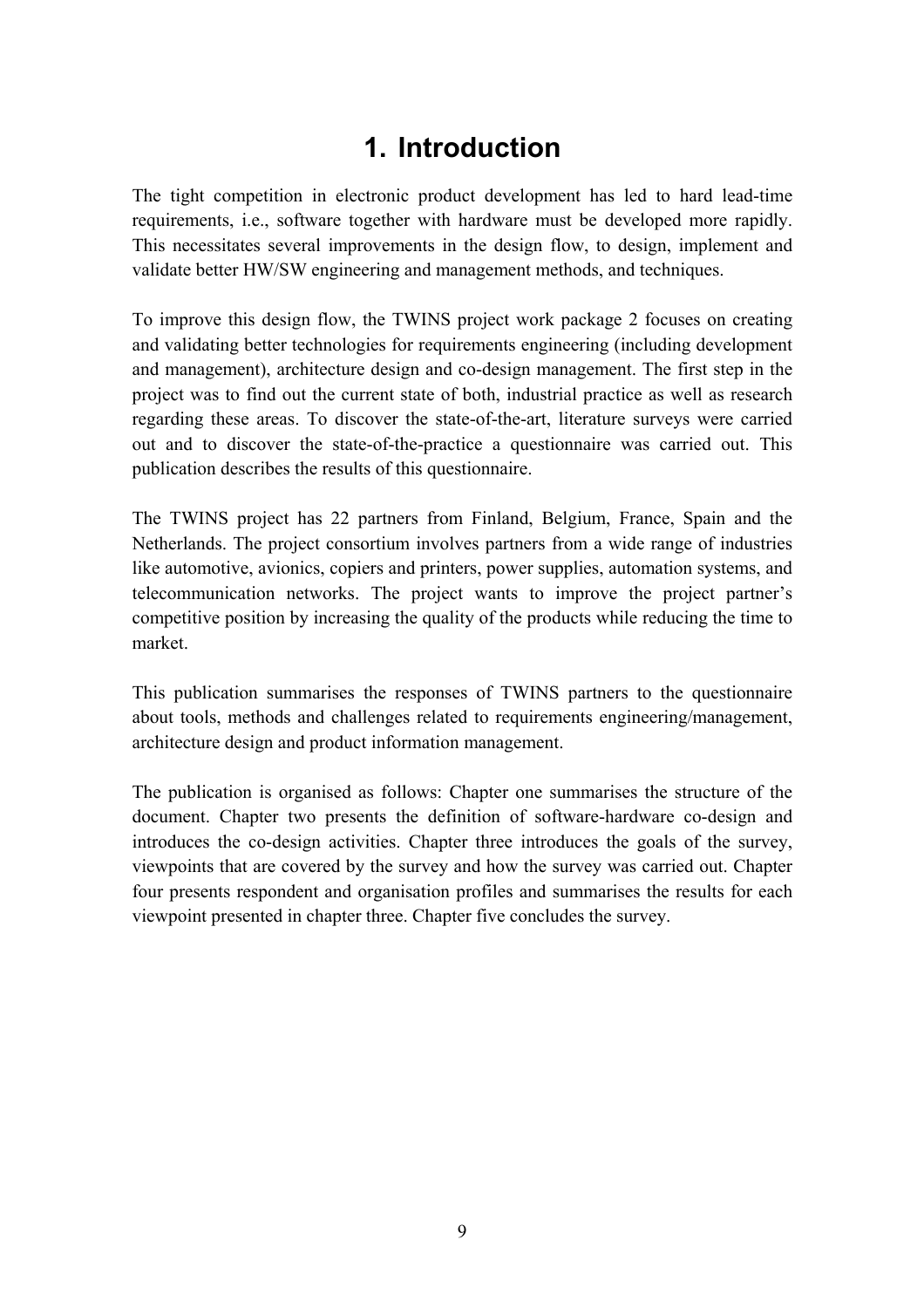# **2. Software-hardware co-design**

# **2.1 Definition**

There are several definitions for software-hardware co-design in which different aspects are highlighted.

According to Wikipedia [2006] software-hardware co-design is an important approach to ensure an efficient final implementation of the product. That is due to the fact that the interface between hardware and software is a critical part of the overall design when designing systems where both hardware and software aspects are important.

Lockheed Martin [2006] defines co-design as a simultaneous consideration of hardware and software within the design process. It emphasises that it consists of the "codevelopment and co-verification of hardware and software through the use of simulation and/or emulation". On the other hand, Assimakopoulos [1998] states that communication and interaction between development teams is essential during the design process and co-design benefits from efficient systems engineering throughout the product lifecycle.

Based on the discussion above, the following extended definition of co-design describes how the term is used in this publication:

*Co-design is an activity that involves cooperative specification, development, verification and management of complex multidiscipline products.* 

Therefore, it is a managed approach for collaborative and iterative activities in which the people involved with different product development disciplines work together in an attempt to specify, develop, verify and manage the product.

# **2.2 Systems engineering and co-design**

The development of complicated multi-technology devices needs a discipline which brings together different skills, disciplines, development stages and stakeholders. This discipline, systems engineering, offers a viewpoint for coordinating the development of complex products. The role of systems engineering is different from discipline-specific engineering approaches, such as electronics engineering, software engineering and mechanical engineering [Stevens 1998]. Discipline-specific engineering approaches focus on their own special area providing mechanisms for supporting them. Systems engineering provides a framework for the work of other engineering disciplines and it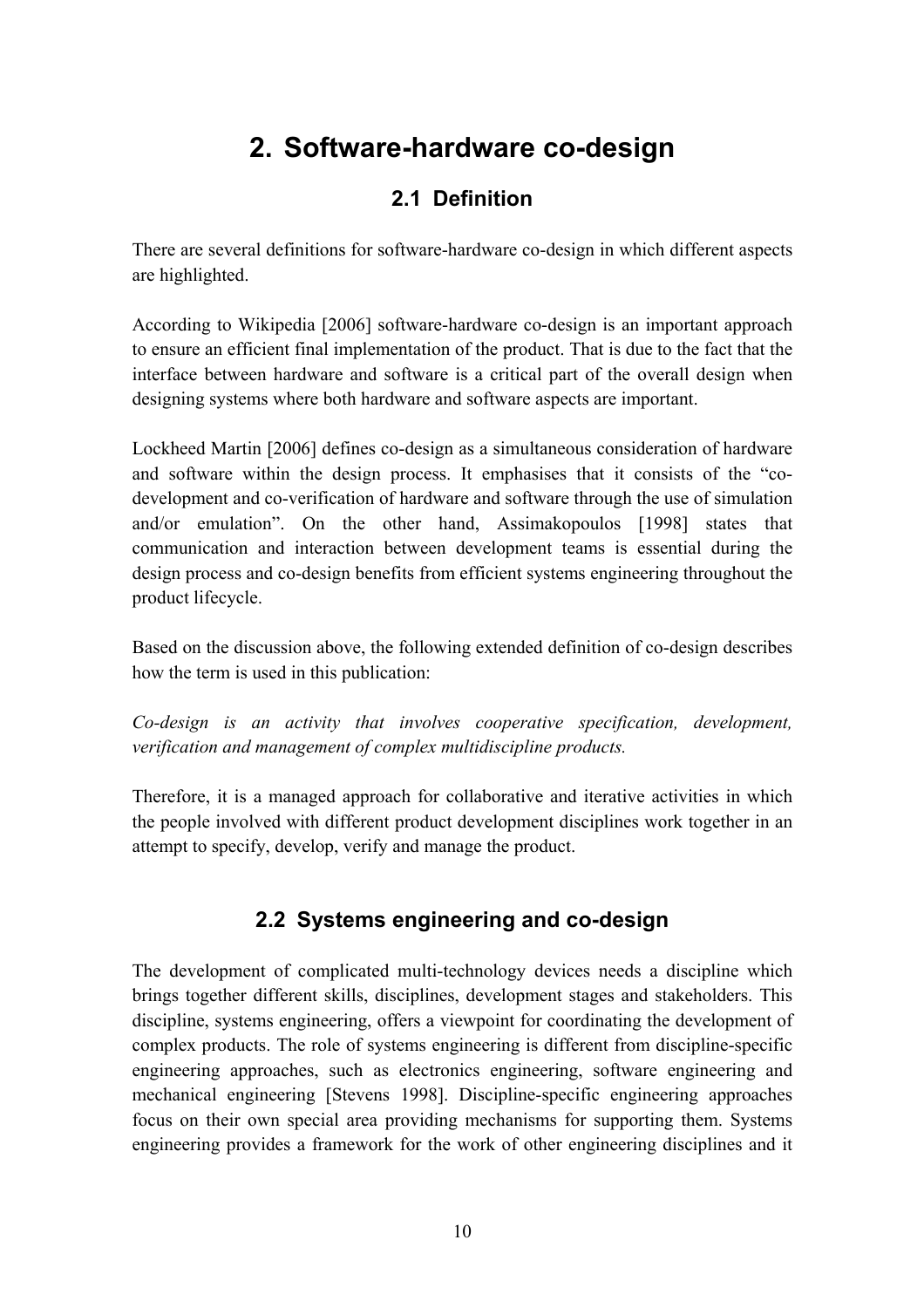remains independent of discipline and product type. The role of systems engineering depends on the ability to communicate across the disparate groups involved in product development as seen in Figure 1 [Stevens 1998]. In large systems, it will be performed at multiple levels throughout the development by all disciplines (i.e. electronics, mechanics, SW) [Stevens 1998].



*Figure 1. The development process of a multi-technology product.* 

Ernst [1998] presents the synchronisation and integration of hardware and software designs as a major problem in the design process. He also states that when the level of detail increases, the more time is needed to control consistency and correctness.

# **2.3 Co-design activities**

According to Assimakopoulos [1998], the management of co-design identifies and solves technical and management obstacles by acting as a mediator between different development teams. The role of co-design is to manage complexity, design changes, and the shift of functionality between software and hardware domains [Assimakopoulos 1998]. Assimakopoulos [1998] also states that communication and interaction between development teams is essential during the design process.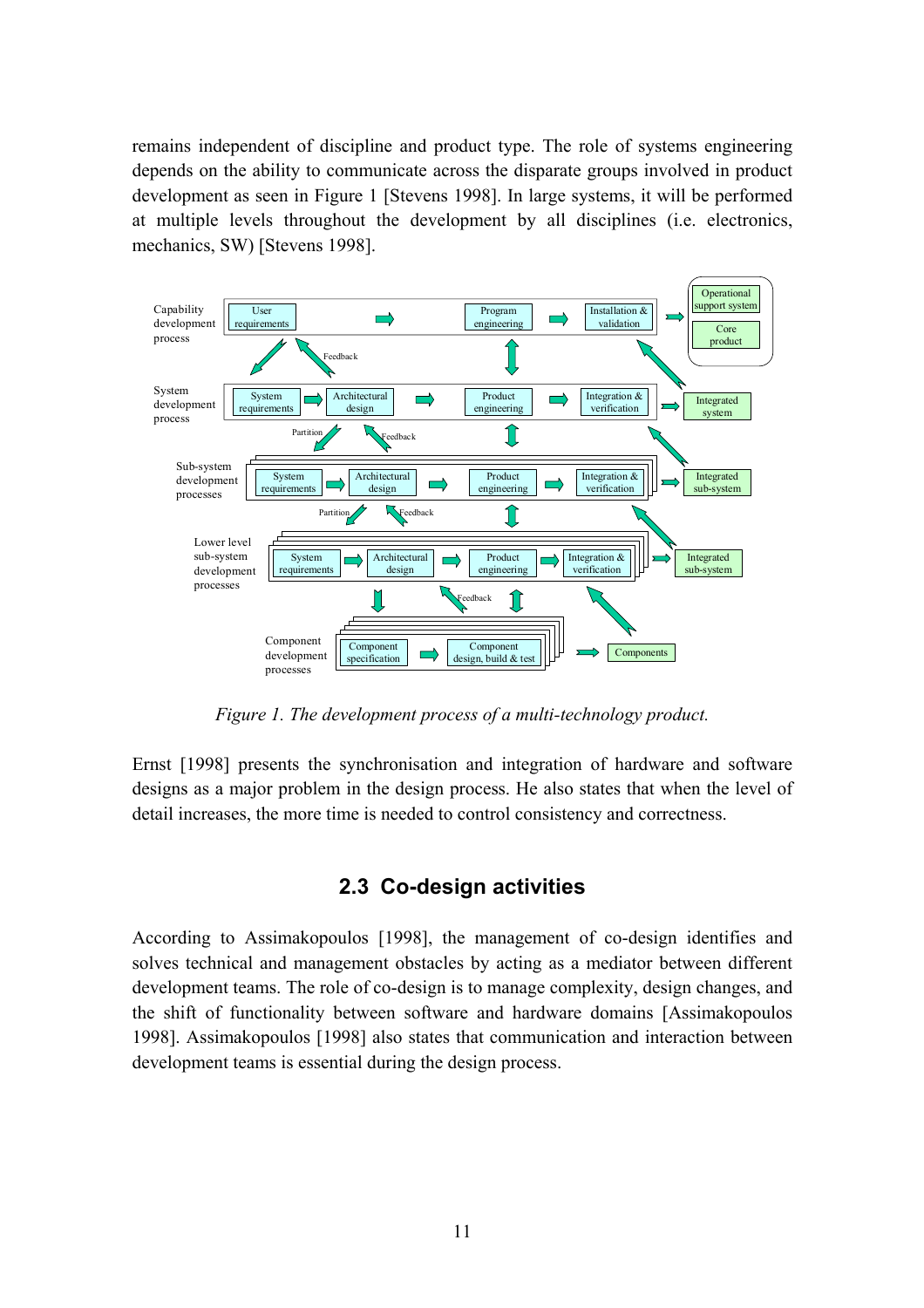Co-design includes:

- Co-specification, where the roles of software and hardware in implementing system functionality are considered and, based on the evaluation, the implementation is assigned to either of the two.
- Co-development, where the software, hardware and interfaces are developed.
- Co-verification to further optimise and refine the SW/HW partitioning, i.e. to aid design space exploration.
- Co-management that covers coordination, project management, requirements management and configuration management throughout system specification, development and verification.

These activities' relationship to the systems engineering phases is illustrated in Figure 2.



*Figure 2. Co-design activities in the overall embedded system design process (adapted from Ernst [1998] and Stevens [1998]).* 

Next, each of the co-design activities is discussed in more detail.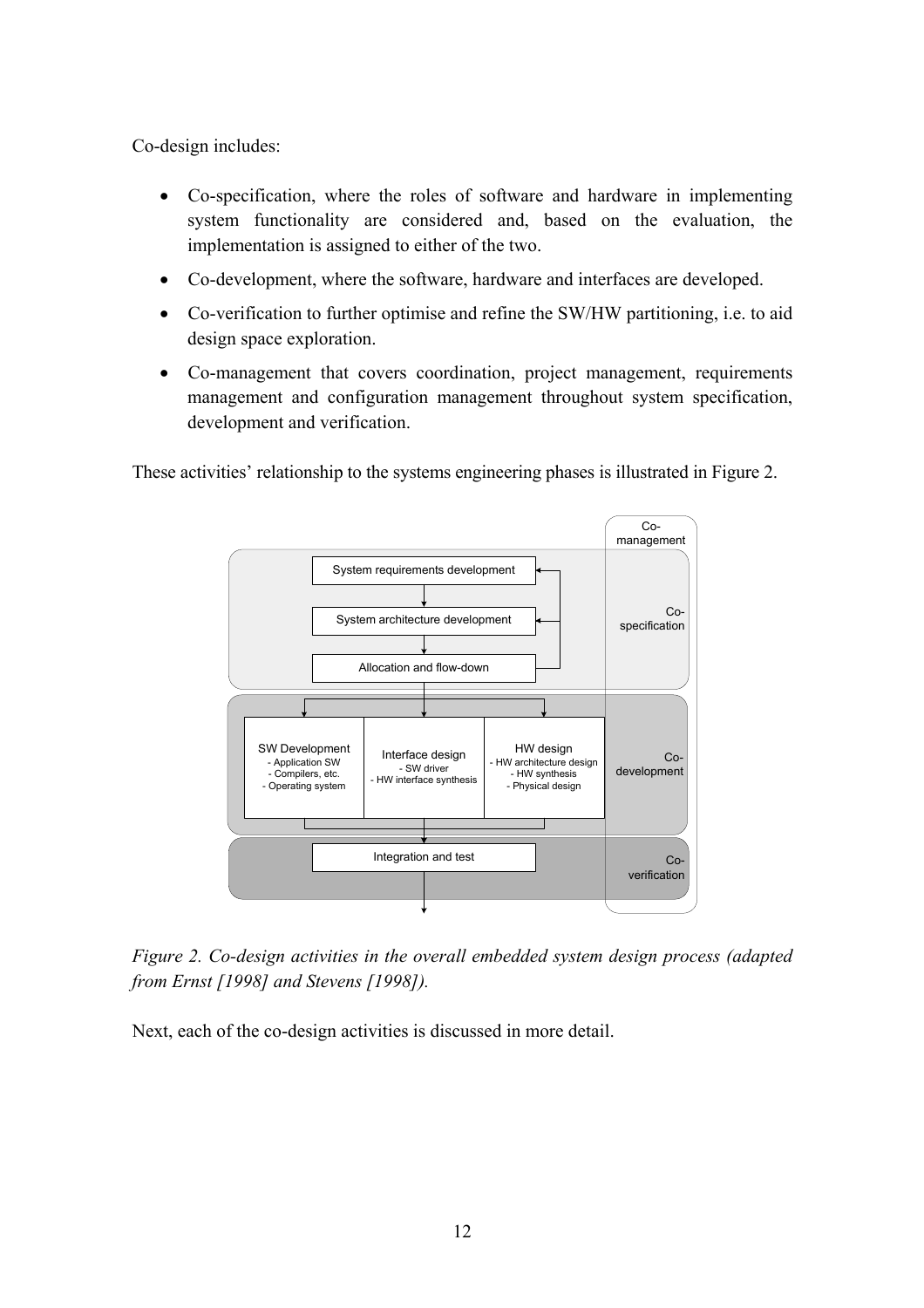#### **2.3.1 Co-specification**

Co-design starts with the specification of the system, describing its behaviour and requirements. The specification phase is similar to requirements engineering in general: the system functionalities are considered and the system requirements are specified. In co-design context, the specification is most relevant at the system level, where both hardware and software are considered.

The specification phase also includes modelling the system. In a co-design process, the overall system model must describe both hardware and software functionality. Different modelling paradigms can be used to create the models, for example, modelling languages or graphical formalisms (e.g. statecharts, petri nets) [Micheli & Gupta 1997, Gupta 2001, Ha et al. 2006]. The models used in this process are variants of different types of formal models. There is also variation in the types of models that can be used. For example, Micheli and Gupta [1997] describe using separate models for software and hardware, where the modelling language used can already determine much of how the model will be partitioned to the HW/SW parts.

Gupta [2001] describes using structural, functional and dynamic (e.g. data- and controlflow) models, with a set of modelling languages such as SystemC and SpecC for structural models, Discrete Event System Specifications (DEVS) for behavioural models and VHDL and other hardware description languages for hardware descriptions. Ha et al. [2006] describe models for different properties such as data- and control-flow and a task interaction model, with their own modelling languages for each model type. In all cases, the models must describe the system at sufficient level to enable the simulation and verification of the system from the models.

The models are used as input for software/hardware partitioning, which is also called design space exploration [Gupta 2001] and allocation. In this activity, the partitioning of the system functionality is divided among software and hardware components. The design space is the set of different configurations of hardware and software partitions for the models. Exploring this space is the process of optimising the partitioning of the model implementation for software and hardware with regards to given criterion. For example, large parts of the functionality can be implemented in a software component in the first release, which can be replaced by a hardware implementation in a later release to improve performance [Micheli & Gupta 1997]. This is an iterative process, where the models and partitioning are repeated, optimised, repartitioned and re-evaluated until the design goals are met. This process is considered crucial as once the partitioning is verified, the actual implementation phases are started and after this point changes are more difficult and expensive [Gupta 2001].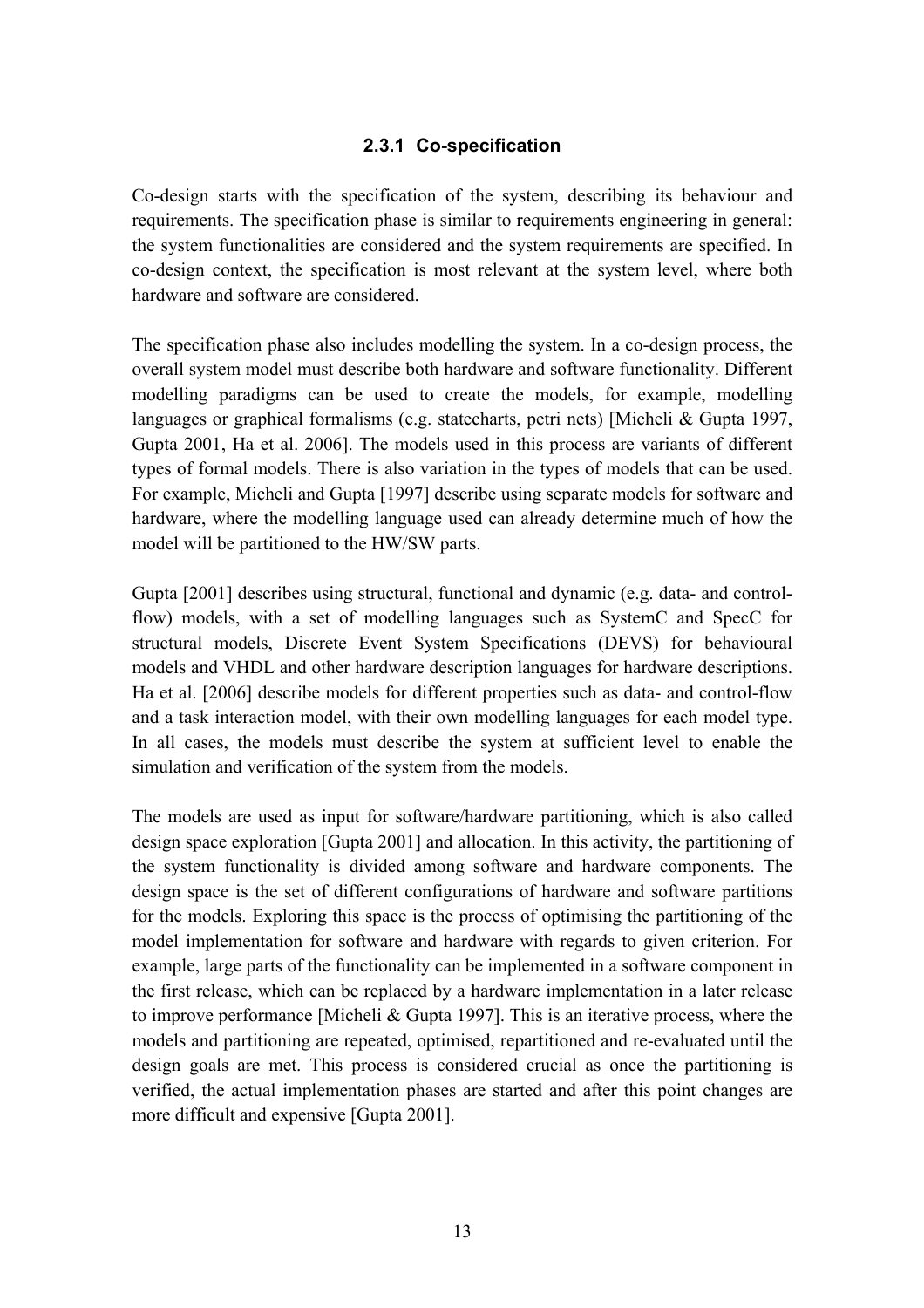The co-design process can also consider architecture specification as a separate activity [Ha et al. 2006]. In this case, the possible (available) hardware components are considered and, for example, a hardware platform or a set of components is chosen as a basis for the possible architectures to consider. Similarly, the availability and any constraints set by the software components that can or must be used need to be considered, such as in an evolving product family with maximum reuse as a goal.

#### **2.3.2 Co-development**

Co-development involves the development of the software and hardware and their interfaces. Software and hardware development can be undertaken using their own development processes, and an important part of this activity is the interface development.

#### **2.3.3 Co-verification**

Co-verification makes use of co-simulation, where software and hardware are executed in parallel. Simulation is used by designers to simulate the model by executing test case scenarios and collecting data from model execution. The output from the model simulation is used to further optimise and refine the SW/HW partitioning, i.e. to aid in design space exploration. Thus the process is iterative and repeated to optimise the development of the models.

Different simulation engines can be used depending on the modelling languages and methods used. Some example simulation environments include the DEVS and PTOLEMY both of which use Java as a modelling language. VHDL is a modelling language used by many commercial simulators. An example of a domain-specific solution is the PeaCE co-design environment which aims to support the whole codesign process including the simulation [Ha et al. 2006]. PeaCE is targeted at multimedia applications with real-time constraints [Ha et al. 2006].

There are also formal models that have been used for co-verification and/or co-design, for example, CFSM and IPN.

- Co-design FSM (CFSM) [Chiodo et al. 1995, Balarin et al. 1997] is a formal model used in the POLIS co-design tool [Balarin et al. 1997]. Co-verification is performed by translating CFSM into traditional FSM and existing FSM-based verification techniques are applied.
- Interpreted Petri Nets (IPN) can be used for synthesising interfaces in [Vial  $\&$ Rouzeyre 1997].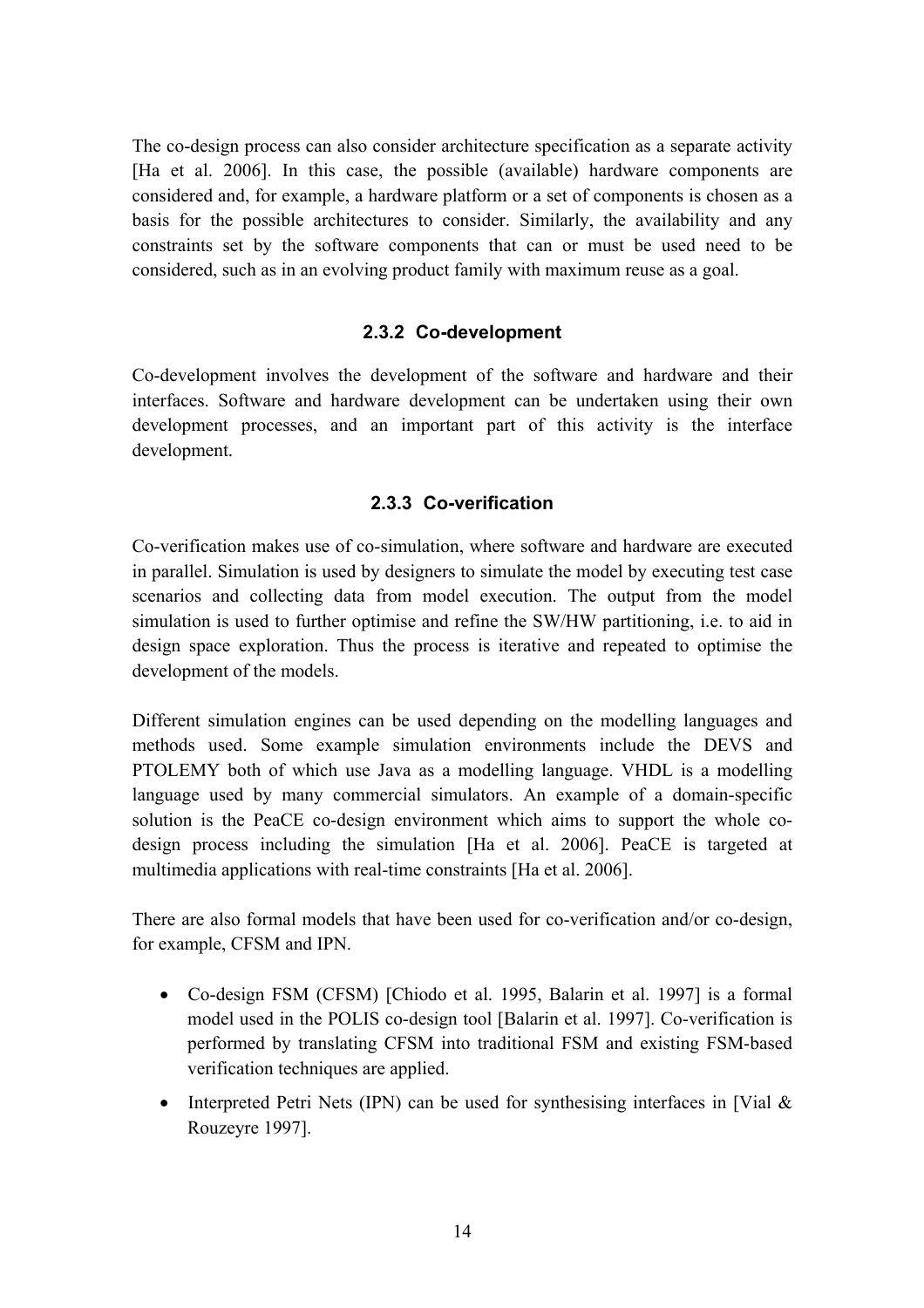# **2.3.4 Co-management**

Co-management covers coordination, project management, requirements management and configuration management throughout system specification, development and verification.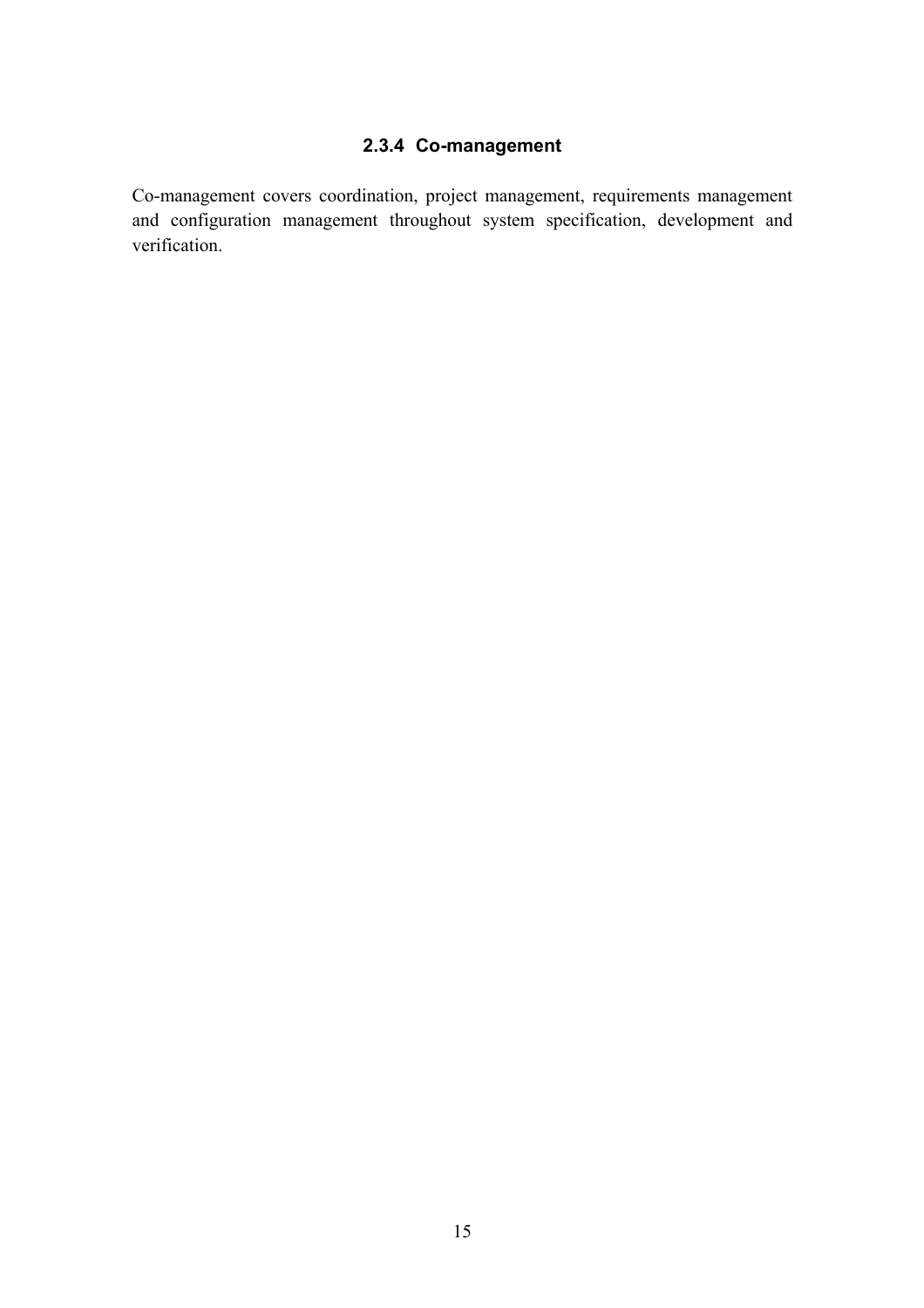# **3. ITEA-TWINS survey**

# **3.1 Goals**

The survey was intended primarily for TWINS industrial partners. Research partners were to answer the questions when applicable.

The goal of the TWINS survey was to obtain an overview of the tools and methods used for:

- Requirements engineering (including development and management)
- Architecture design
- Product information management (PLM/PDM, CM).

The survey also collected information about the challenges encountered relating to the above-mentioned issues.

# **3.2 Viewpoints**

# **3.2.1 Requirements engineering**

Requirements engineering (RE) is a set of activities that cover discovering, analysing, documenting, validating and maintaining a set of requirements for a system. Requirements engineering is often divided into requirements development and requirements management. Requirements engineering is generally accepted to be the most critical and complex process within the development of systems. The main reason for this is that the requirements engineering process has the most dominant impact on the capabilities of the resulting product. Furthermore, requirements engineering is the process in which the most diverse set of product demands from the most diverse set of stakeholders is considered. These two reasons make requirements engineering complex as well as critical.

The main high level activities included in the requirements engineering process are:

1. System requirements development, including requirements gathering/ elicitation from various sources, requirements analysis, negotiation, priorisation and agreement of raw requirements, and system requirements documentation and validation.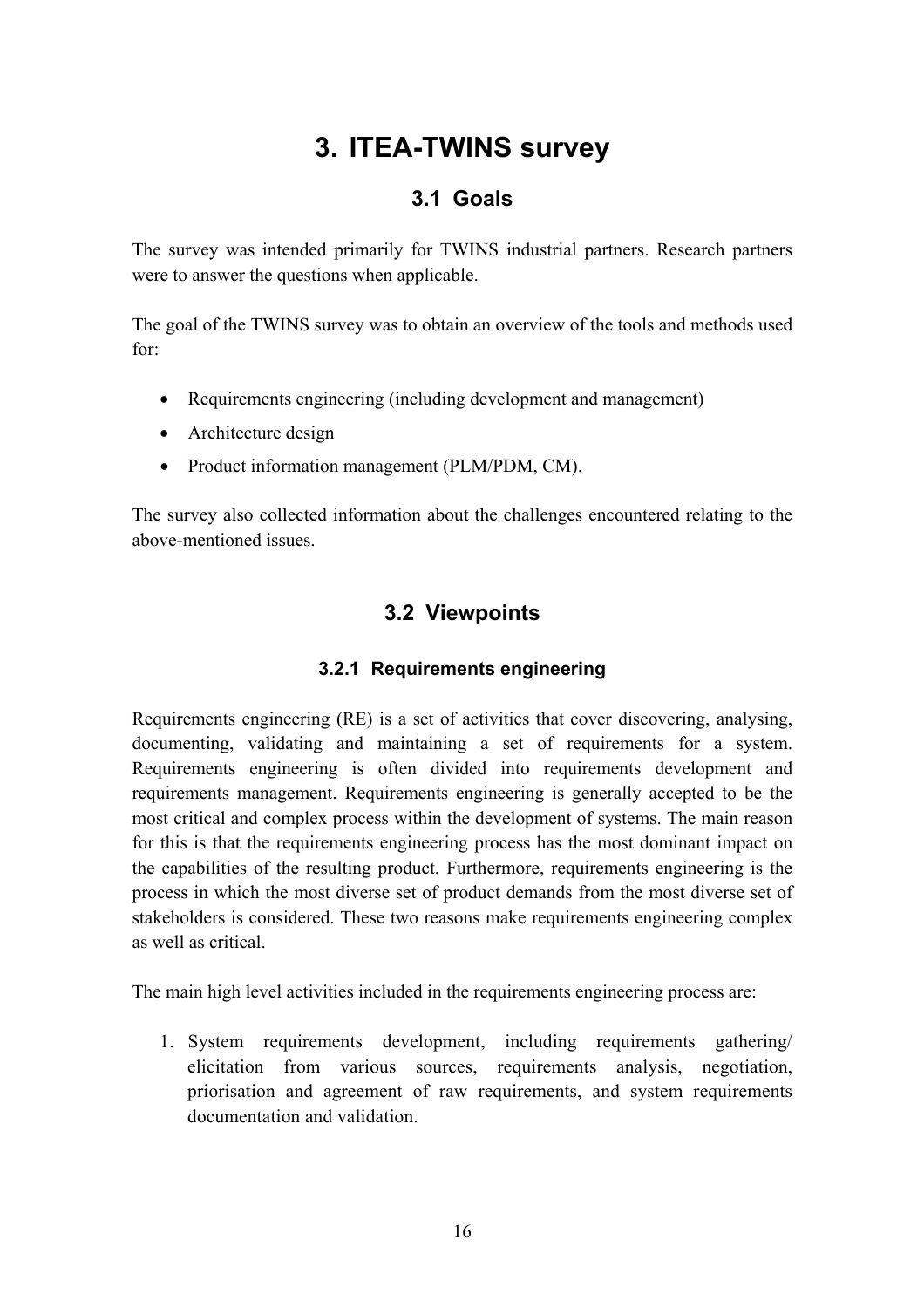- 2. Requirements allocation and flow-down, including allocating the captured requirements to system components and defining, documenting and validating detailed system requirements.
- 3. Software requirements development, including analysing, modelling and validating both the functional and quality aspects of a software system, and defining, documenting and validating the contents of software subsystems.
- 4. Continuous activities, including requirements documentation, requirements validation and verification, and requirements management. Requirements management controls and tracks the changes of agreed requirements, the relationships between requirements, and dependencies between the requirements documents and other documents produced during the systems and software engineering process.

The relationship of the requirements engineering activities to the co-design activities (see Figure 2), namely co-specification, co-development, co-verification and co-management, is as follows: The system requirements development, allocation and flow-down, and software requirements development are all related to co-specification, and requirements management is related to co-management. Continuous activities documentation is related to co-specification and validation and verification to co-verification.

### **3.2.2 Architectural design**

A number of architectural design methods and techniques have been developed and documented over the last ten years. Architectural design methods and techniques for different domains emphasise different goals, rise to different challenges and show domain-specific characteristics. Architectural design includes the following three fundamental activity types: architectural analysis, architectural synthesis and architectural evaluation [Hofmeister et al. 2007]. These activities are executed repeatedly, at multiple levels of the granularity of a system as shown in Figure 1, in no predictable sequence.

Architecting is best understood in a lifecycle context because architecting contributes to every phase of the product's whole lifecycle from the system's initial conceptualisation to deployment, operation and retirement from use. The IEEE standard 1471-2000 [IEEE Std 1471-2000] specifies normative elements for architectural descriptions. An architecture description must identify architectural stakeholders and stakeholder concerns and the concerns are required to be addressed within the chosen architectural viewpoints and must be mapped to at least one of the provided architectural views. The standard defines view as "a representation of a whole system from the perspective of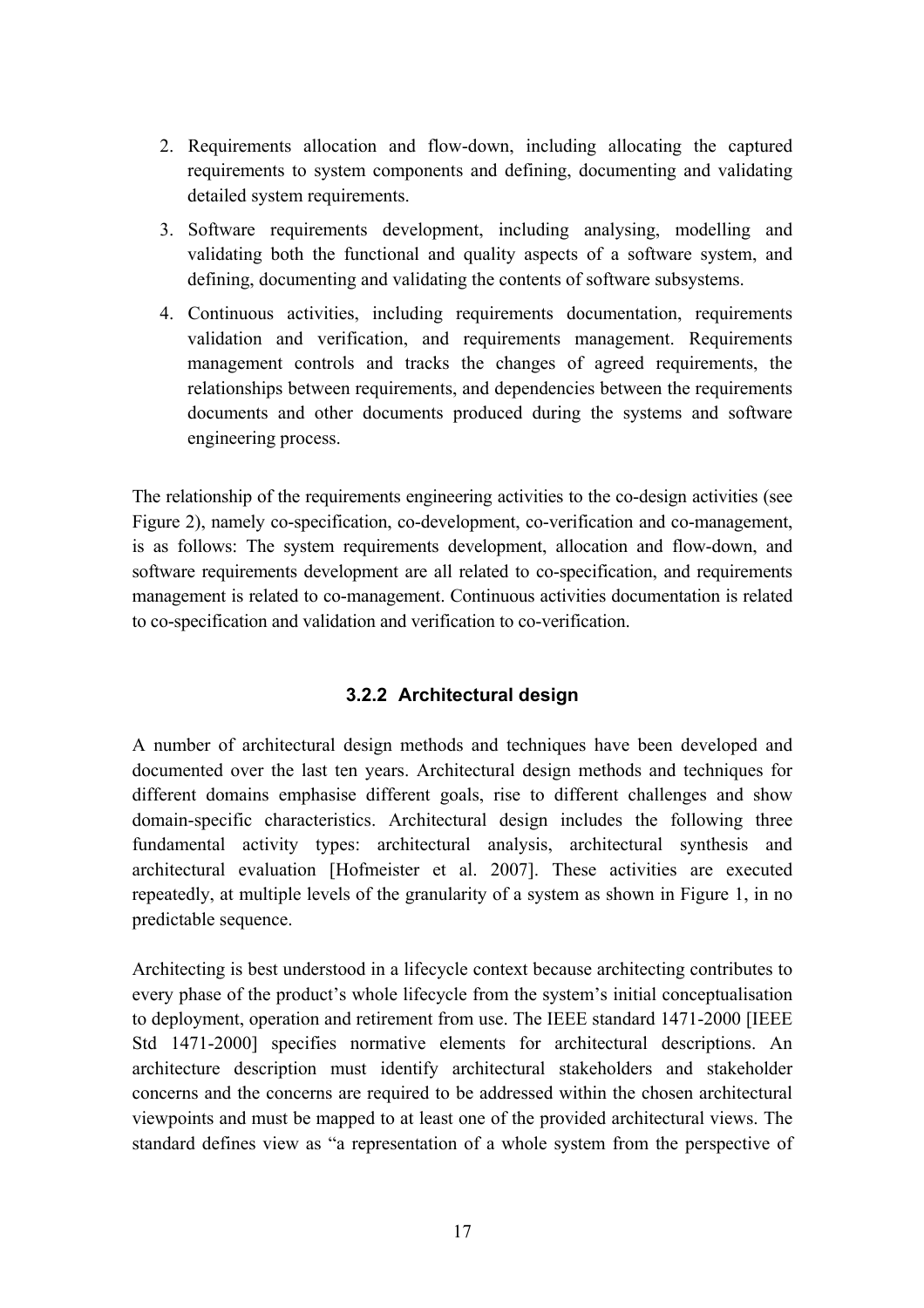a related set of concerns" and viewpoint as "a specification of the conventions for constructing and using a view". Each view should include a representation of the system with the languages, modelling techniques, notations, tools or analytical techniques of the associated viewpoint. Views and lifecycle models should be useful for the system at hand, and, therefore, approaches with a fixed set of views or a fixed lifecycle model conflict with the standard and a recent trend.

#### **3.2.3 Product information management**

The ability to produce quality products on time and at competitive costs is important for any industrial organisation. Nowadays, companies are seeking systematic and more efficient ways to meet these challenges. The modern approaches for product development need to take into account the business environment, and the product's whole lifecycle must be covered, from the initial definition up to maintenance. Such a holistic viewpoint means the efficient deployment of lifecycle management. Setting up a comprehensive, smoothly running and efficiently managed product development environment requires effective lifecycle processes and tool support. From the product information management point of view, this survey covered topics of Configuration Management (CM) as well as Product Data Management (PDM) and Product Lifecycle Management (PLM).

The discipline that keeps the evolving product under control is called Configuration Management (CM). It is a well-known concept in software engineering and it has been widely discussed in literature and articles. The roots of CM are in the defence industry environment as a discipline for resolving problems with poor product quality, parts ordering, and parts not fitting, which were leading to high cost overruns [Berlack 1992]. At the beginning, the focus was on the CM of hardware-oriented products. The need for the management of software artefacts became topical as the software engineering industry emerged. According to Estublier et al. [2005] software CM (SCM) emerged as a separate discipline in the 1970s, with the advent of tools such as SCCS, RCS and Make. The traditional products that were composed based on mechanical and electronics components included more and more software. Nowadays, software development as an engineering activity is also more complex. It ties up more developers from different cultural backgrounds, as globalisation removes national borders. Furthermore, the news that a product is bad and has a bug can spread very fast (e.g. newsgroups), which forces a company to provide the fixes and patches very quickly to save face and prevent its market share from dropping [Leon 2000].

PDM controls the products-related data and processes during the entire lifecycle of a product. Traditionally, the functionality of PDM systems is divided into user functions and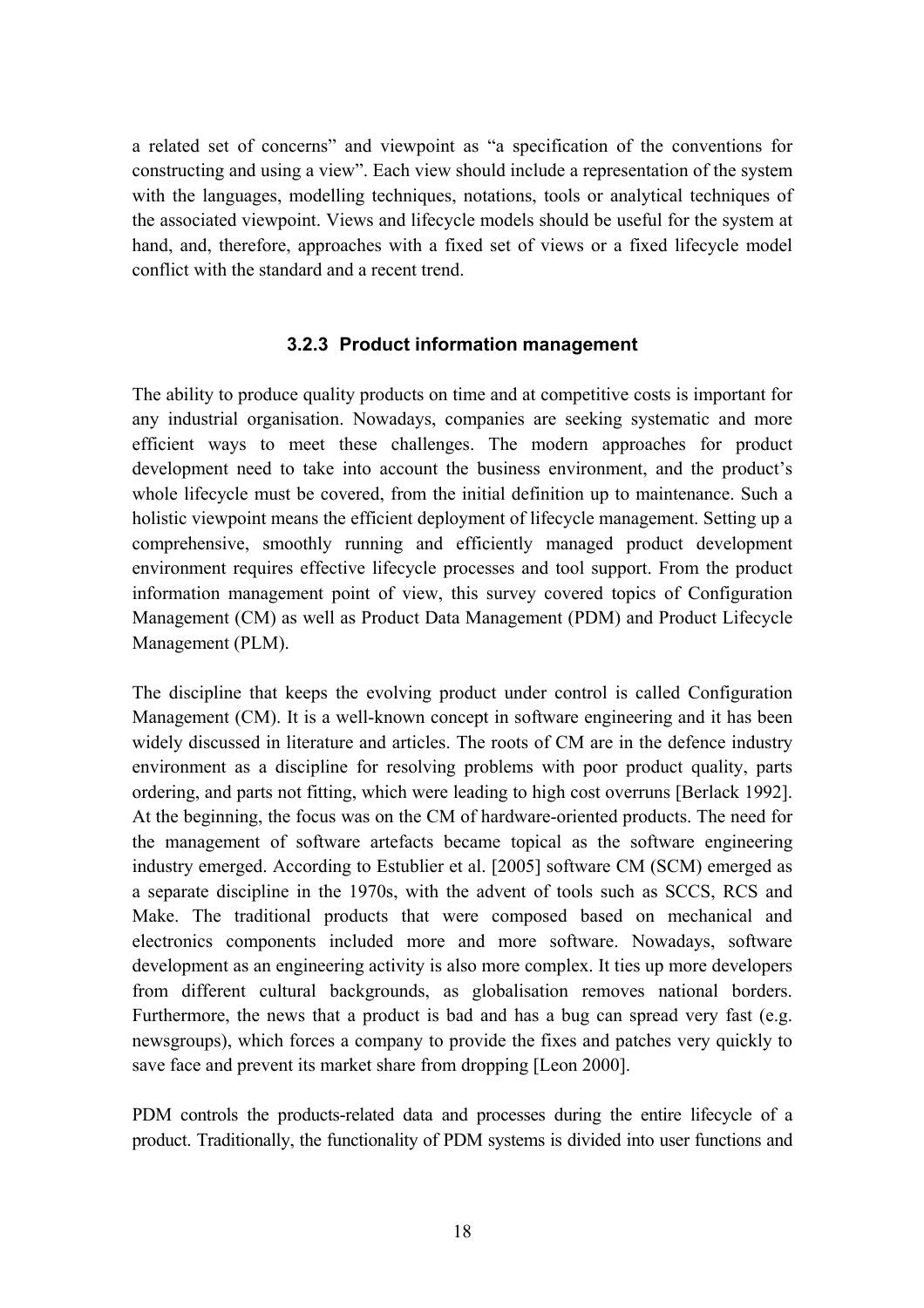utility functions [Crnkovic et al. 2003]. User functions consist of data vault and document management, workflow and process management, product structure management, classification management, and program management. Utility functions consist of communication and notification, data transport and translation, image services, administration, and application integration. PDM systems are one of the most important components in PLM. Stark [2006] defines PLM as a business activity that manages the products during their lifecycles from early ideas until they are retired and disposed of  $$ ìfrom cradle to craveî. Stackpole [2003] states, ì*PLM is not so much a system as a strategy for integrating and sharing information about products between applications and among different constituencies such as engineering, purchasing, manufacturing, marketing, sales and aftermarket support*î. Typically, PLM requires that separate databases are integrated to get the right information out of it for people working in different business functions of the company. PLM can be seen as a unifying framework for the definition of consistent and accurate product information and process management.

#### **3.3 The set up**

The survey was carried out by VTT Technical Research Centre of Finland. The survey was implemented as a web survey to enable the access and responses using web browsers. ZEF, that is web-based feedback collecting and analysis tool (see Figure 3), was used for the technical implementation of the survey.



*Figure 3. User interface of the ZEF-tool.*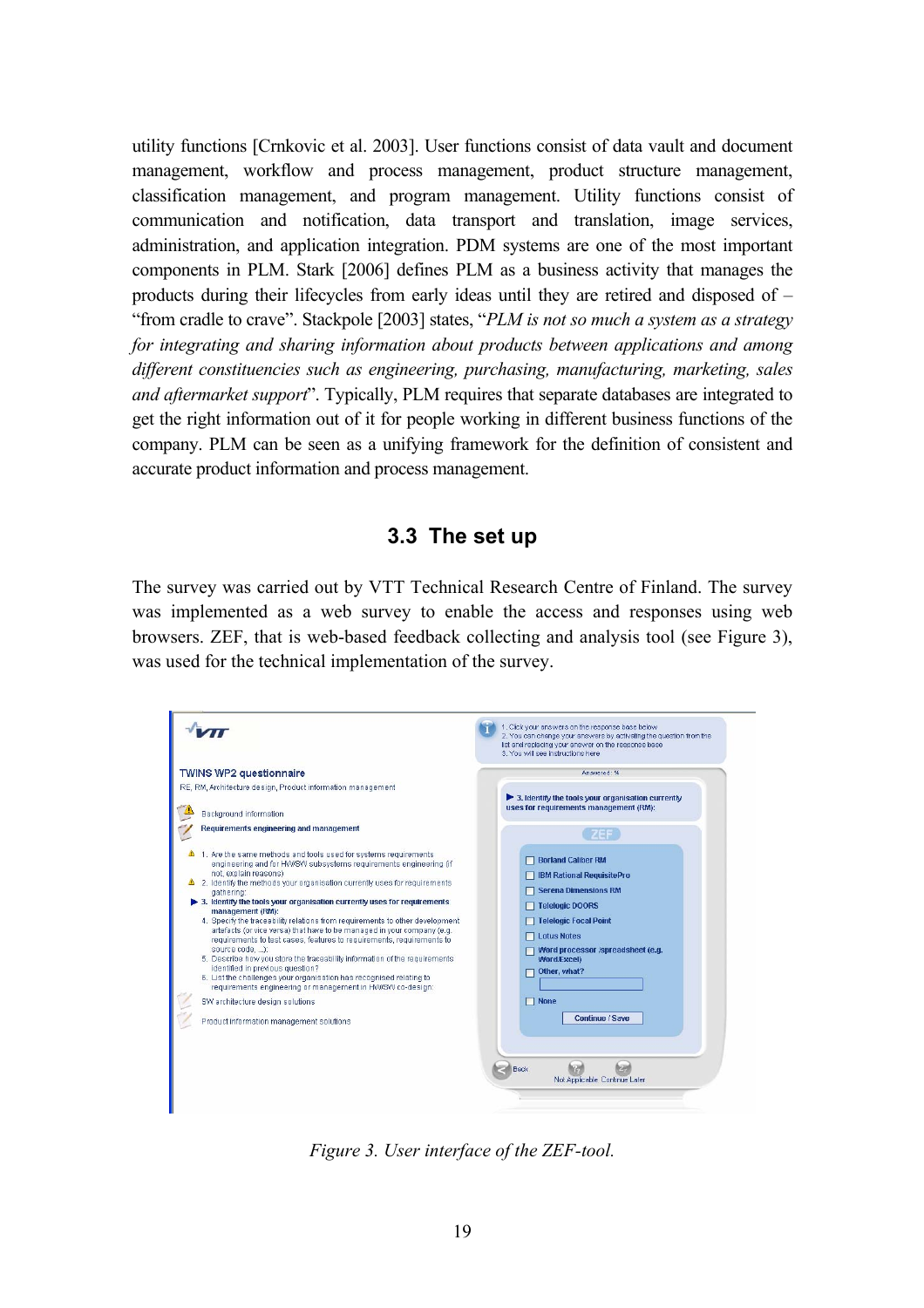The survey was released on 25th of May 2007 to the TWINS consortium and it was closed on 11th of June 2007 after being online for two weeks. Altogether, the number of respondents totalled 17 persons and they represented 12 organisations out of 23 potential companies. Therefore, 52% of potential companies participated in the survey. The countries and number of organisations are presented in Figure 4.



*Figure 4. Countries and number of organisations.* 

Respondents have given their responses only to the questions they find relevant in their position and organisation. Therefore, the number of responses varies between the questions.

The survey was divided into four parts (see Appendix A) with several questions in them. Part A had 7 questions, Part B 6 questions, Part C 6 questions, and Part D 6 questions. Therefore, the total amount of questions in this survey was 25 questions. Figure 5 presents the different question types and the number of questions in the category.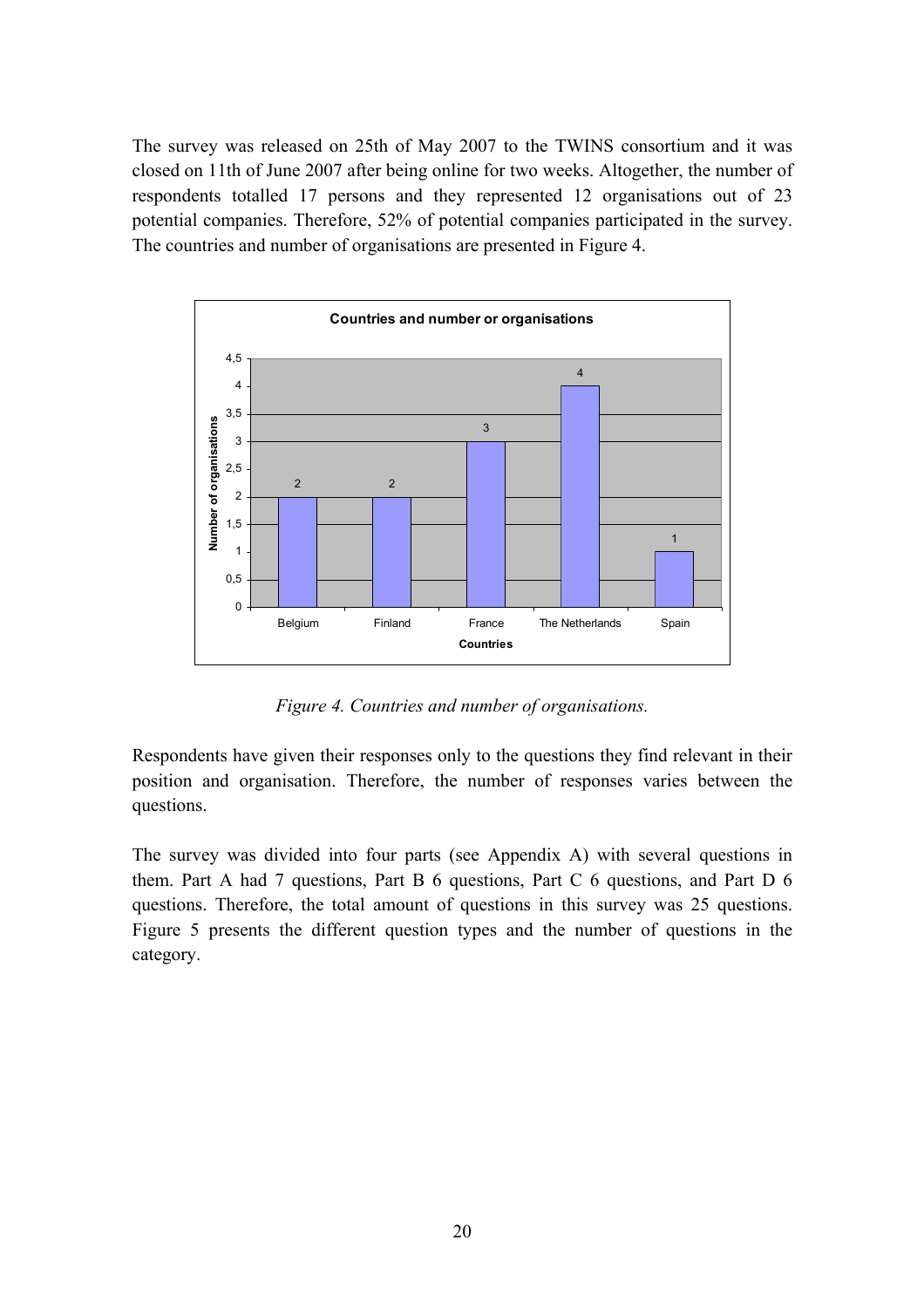

*Figure 5. Question types and the number of questions.*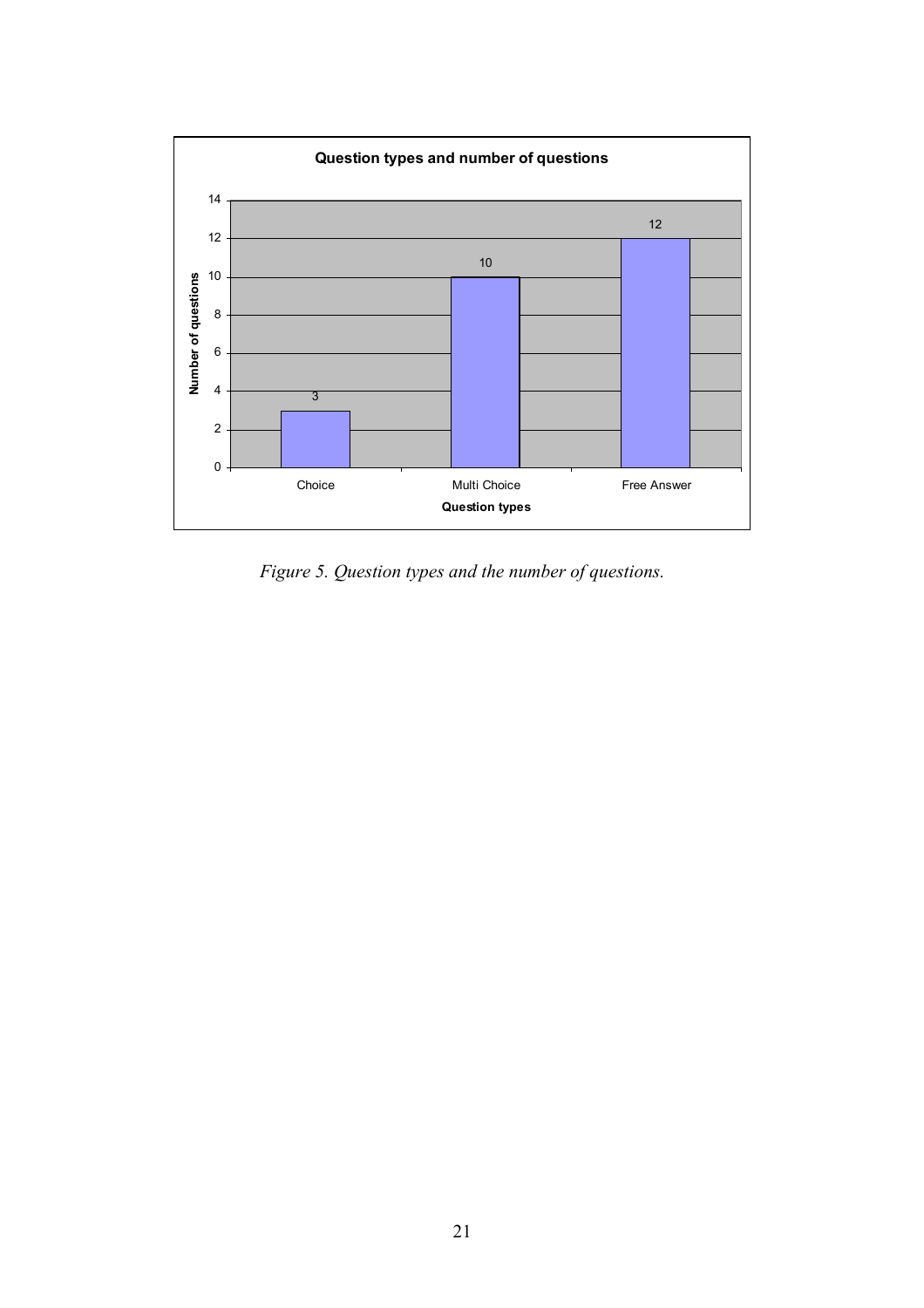# **4. Results**

The questionnaire was sent to 23 organisations participating in the TWINS project. 12 organisations out of 23 answered the questionnaire so the response rate was 52%. The total number of individual respondents was 17 and there were five organisations with more than one respondent.

# **4.1 Respondent and organisation profile**

#### **4.1.1 Respondentís position**

Most of the responses (see Figure 6) were provided by Designers (four respondents), Project managers (three respondents) and Chief architects or Architects (two respondents). The total number of respondents in the Other category was six. These responses were given by positions like Development Manager, Method Developer, CTO, Consultant, PhD Student, and innovation centre.



*Figure 6. Respondent's position in organisation.* 

#### **4.1.2 Size of the organisation**

Most of the organisations (9 organisations out of 12) belong to the category of large organisation (see Figure 7), which means that the number of personnel in the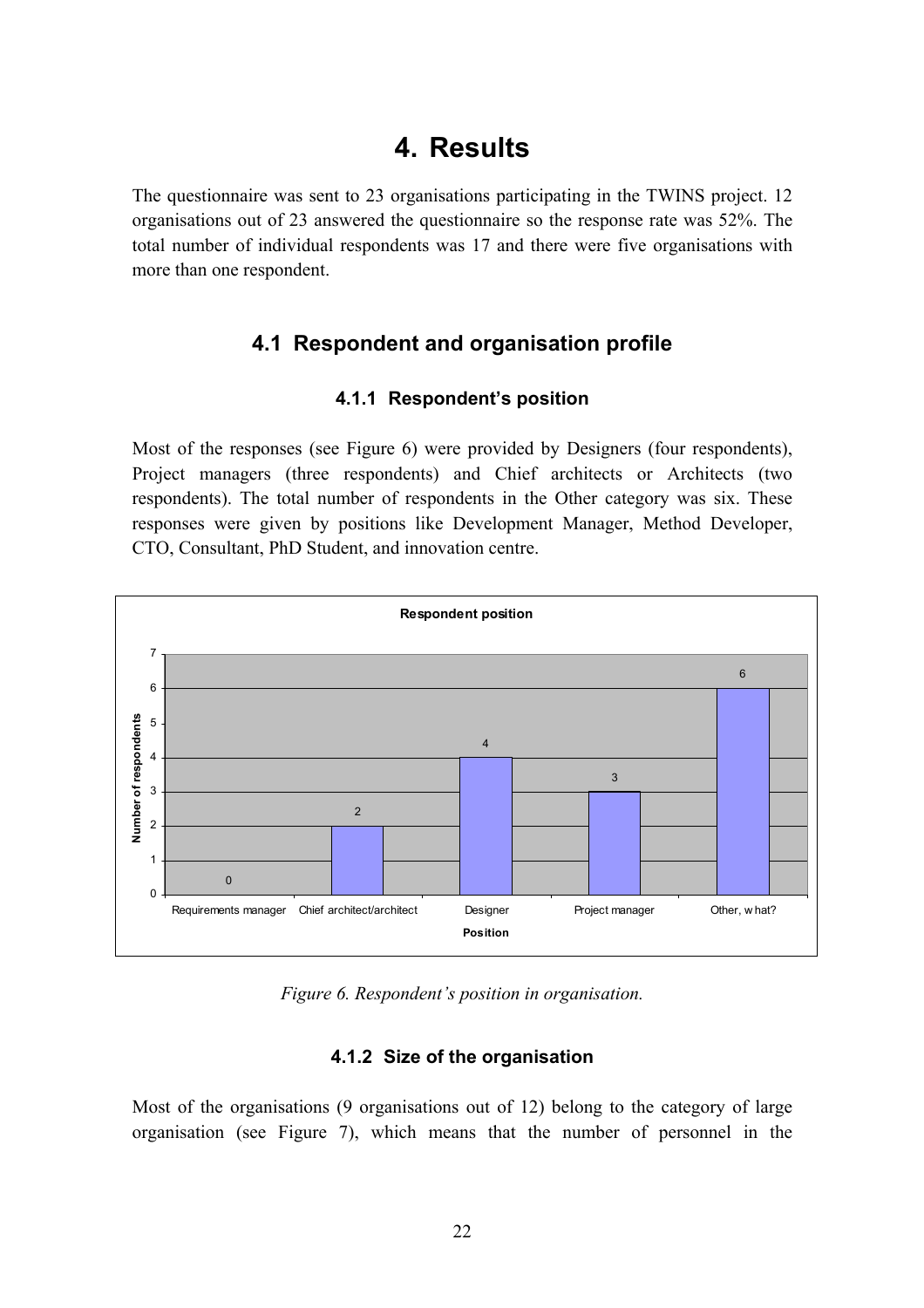organisation exceeds 250 people. There was one organisation in each of the following categories:

- one organisation with less than 10 people
- one organisation with personnel varying from 10 to 49 people
- one organisation in which the number of personnel range from 50 to 250 people.



*Figure 7. Size of the organisation.*

### **4.1.3 Product life time**

According to the respondents, the life time of the products (Figure 8) produced by the partners varied from 4 years to 15 years. The average value for the life time was 9 years.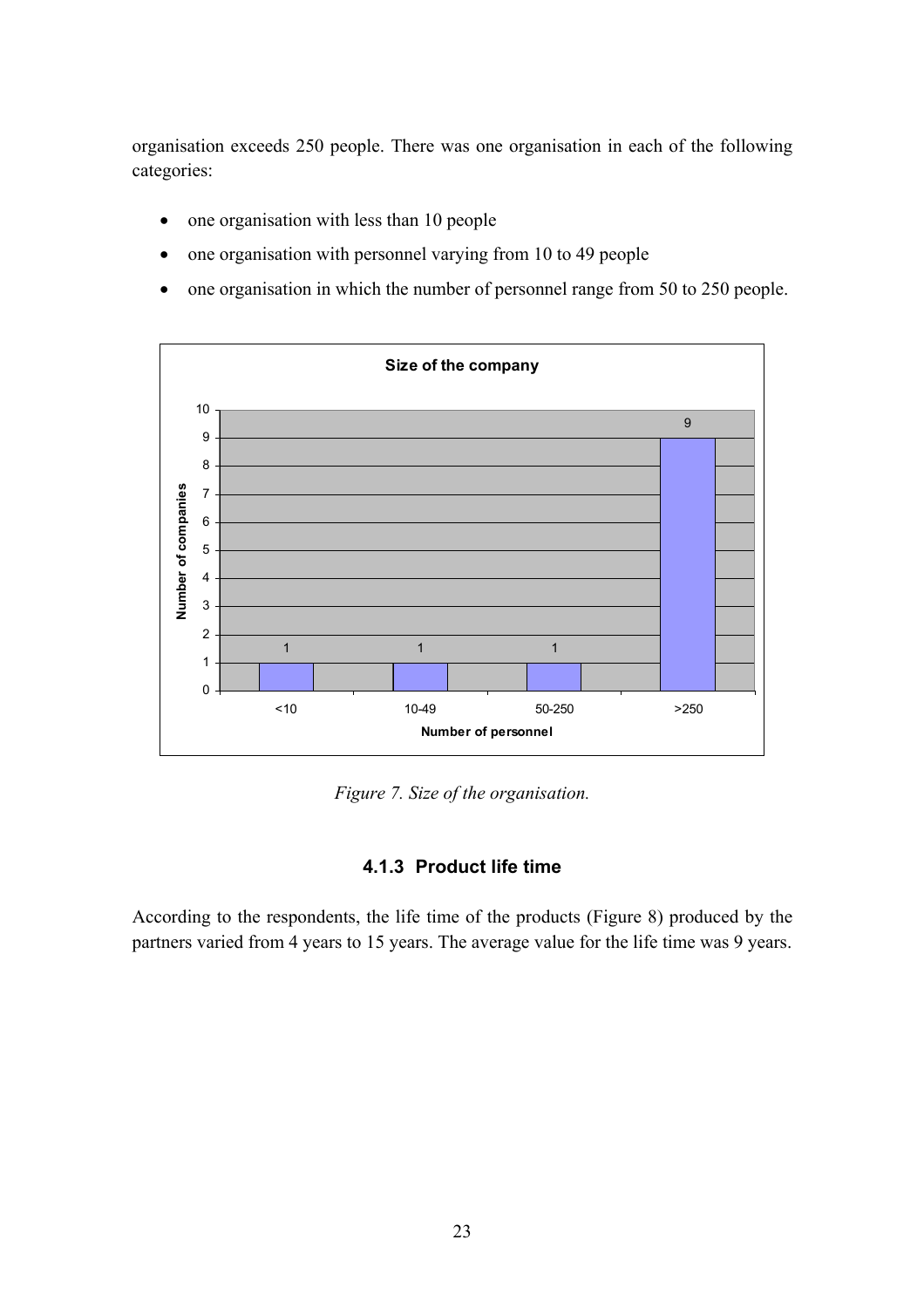

*Figure 8. Product life time.* 

### **4.1.4 Collaboration mode and frequency**

Many of the companies are using several collaboration modes (see Figure 9). One organisation advised they are using four different collaboration modes in their product development. Three organisations advised that they are using three different collaboration modes. Two collaboration modes were mentioned by four organisations.

The most popular collaboration type among the Twins consortium was "Customer" supplier relationship". This collaboration type was mentioned by nine organisations. The second most common type was "Joint research and development partnership", which was mentioned by eight organisations. Third came "Multisite development", mentioned by four companies. The fourth common collaboration mode was ìTechnology exchange agreement or licensingî totalling three references. Only one organisation advised that they are not involved in any collaboration at all.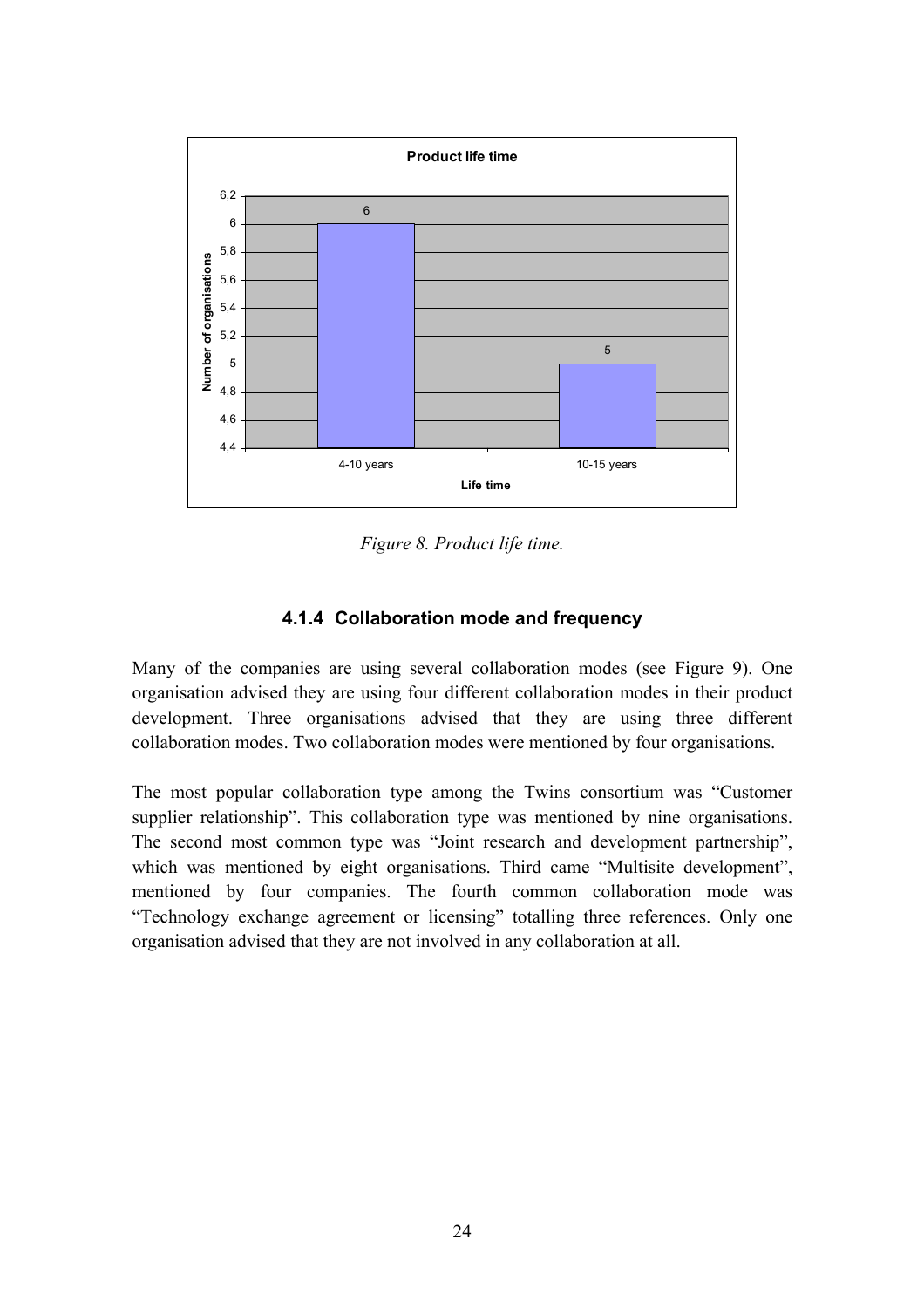

*Figure 9. Collaboration modes.* 

Most of the companies estimated that from 10% up to 20% of their products are produced in collaboration (see Figure 10). Only one organisation is not developing its products in collaboration and one organisation develops all of its products through collaboration.



*Figure 10. Collaboration frequency.*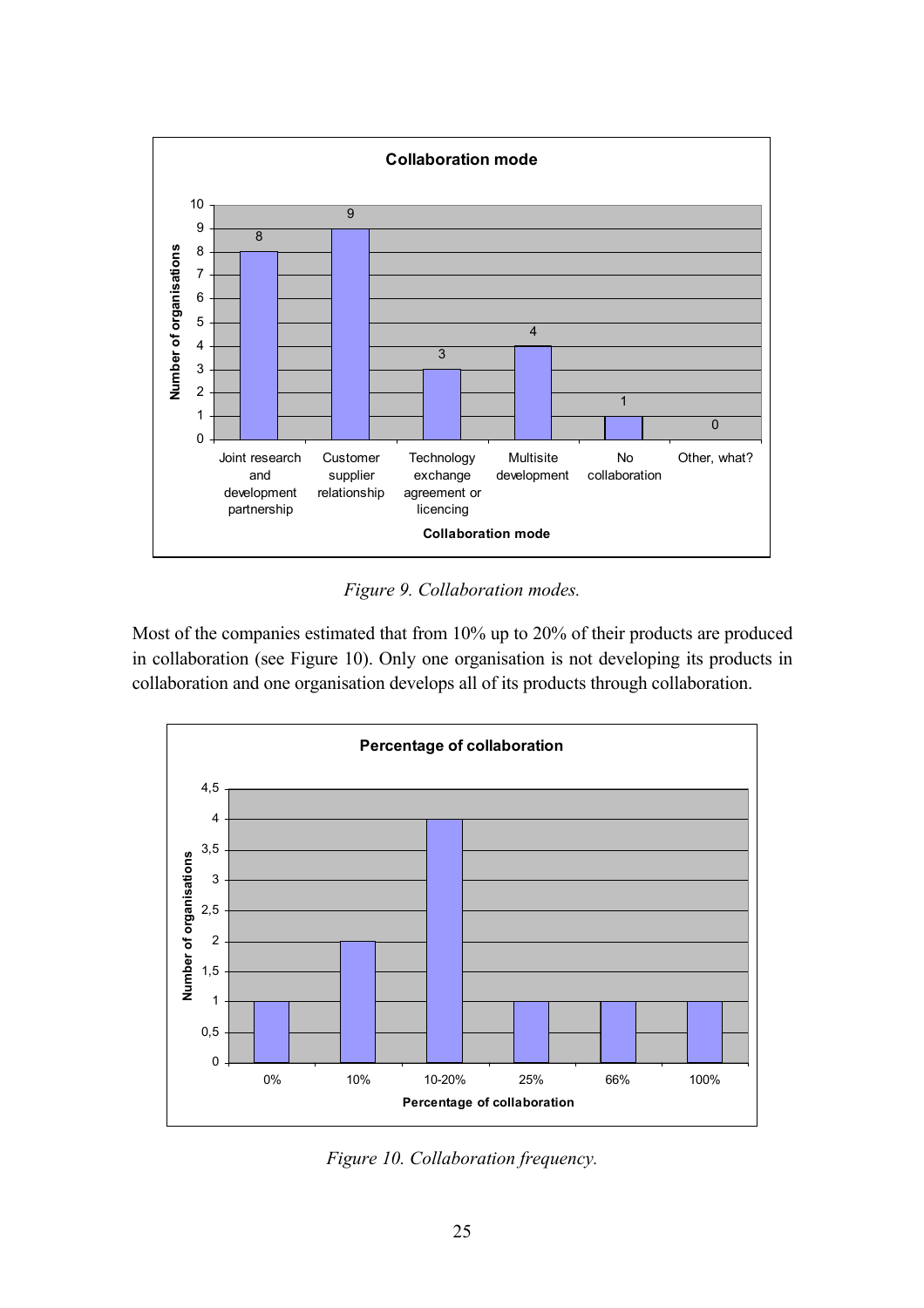# **4.2 Requirements engineering and management**

#### **4.2.1 Number of requirements**

Estimations on the number of requirements in typical projects in each organisation varied from 30 requirements all the way up to 3,000 requirements. The most common estimation about the number of requirements in a typical project was somewhere between 200 and 500 requirements. There were two companies that mentioned they are having typically over 1,000 requirements in their projects. One organisation also mentioned that the number of requirements is product-specific. (See Figure 11.)



*Figure 11. Number of requirements.* 

### **4.2.2 Requirements engineering tools and methods in system and HW/SW subsystem**

Most of the organisations (six organisations out of nine) are using same methods and tools for systems requirements engineering and for HW/SW subsystems requirements engineering (see Figure 12). Three organisations are using different systems for systems requirements engineering and for HW/SW subsystems requirements engineering. The reasons for using different tools and methods were related to the following issues: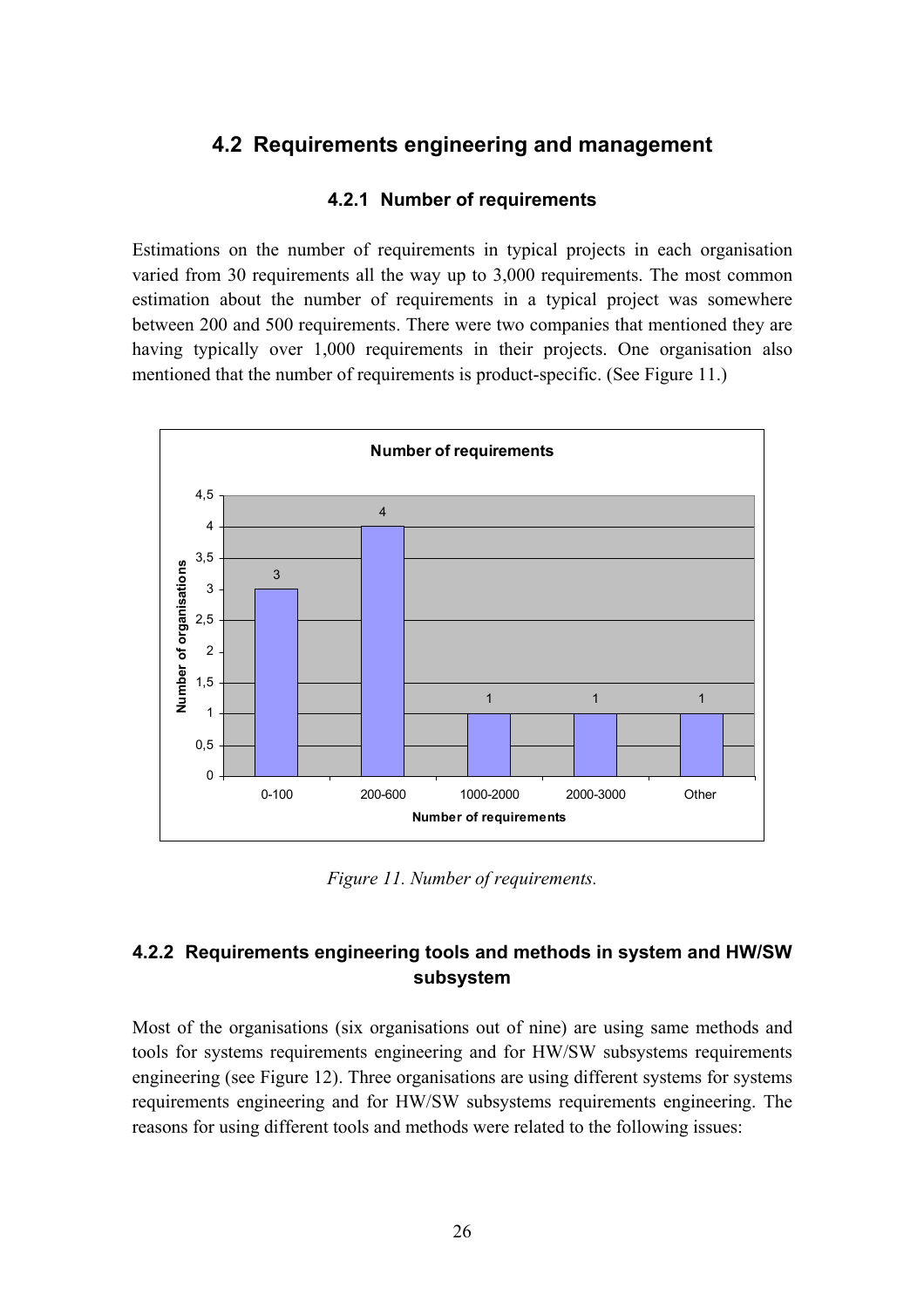- For sys. req. eng. the DOORS tool is used. Due to less complexity and discipline-specificity at the SW/HW level, the "MS Word method" is used.
- Every discipline uses its own way of requirements specification.
- System engineering covers only system, component and SW. Requirements are only applied at the HW component level and not at the HW refined level.



*Figure 12. System and HW/SW subsystem RE tools and methods.* 

#### **4.2.3 Requirements gathering methods**

Every TWINS partner organisation is using "General techniques" like brainstorming, workshops, facilitated meetings, interviews, and use cases for requirements gathering (see Figure 13). The second most common techniques are "Structured methods" together with the "Agile technologies". Three companies out of nine are using both techniques. "Structured methods" cover methods like SADT (Structured Analysis and Design Technique) and SASS (Structured Analysis and System Specification). Methods like DSDM, XP, and SCRUM belong to the "Agile methods" category. "Object oriented methods" like OMT (Object Modeling Technique) and Shlaer-Mellor Object-Oriented Analysis Method are used by two companies out of the nine. "Dedicated SW RE methods" and "Viewpoint oriented methods" are used by one organisation. Other techniques the respondents mentioned once were "Prototyping" and "Matlab Simulink".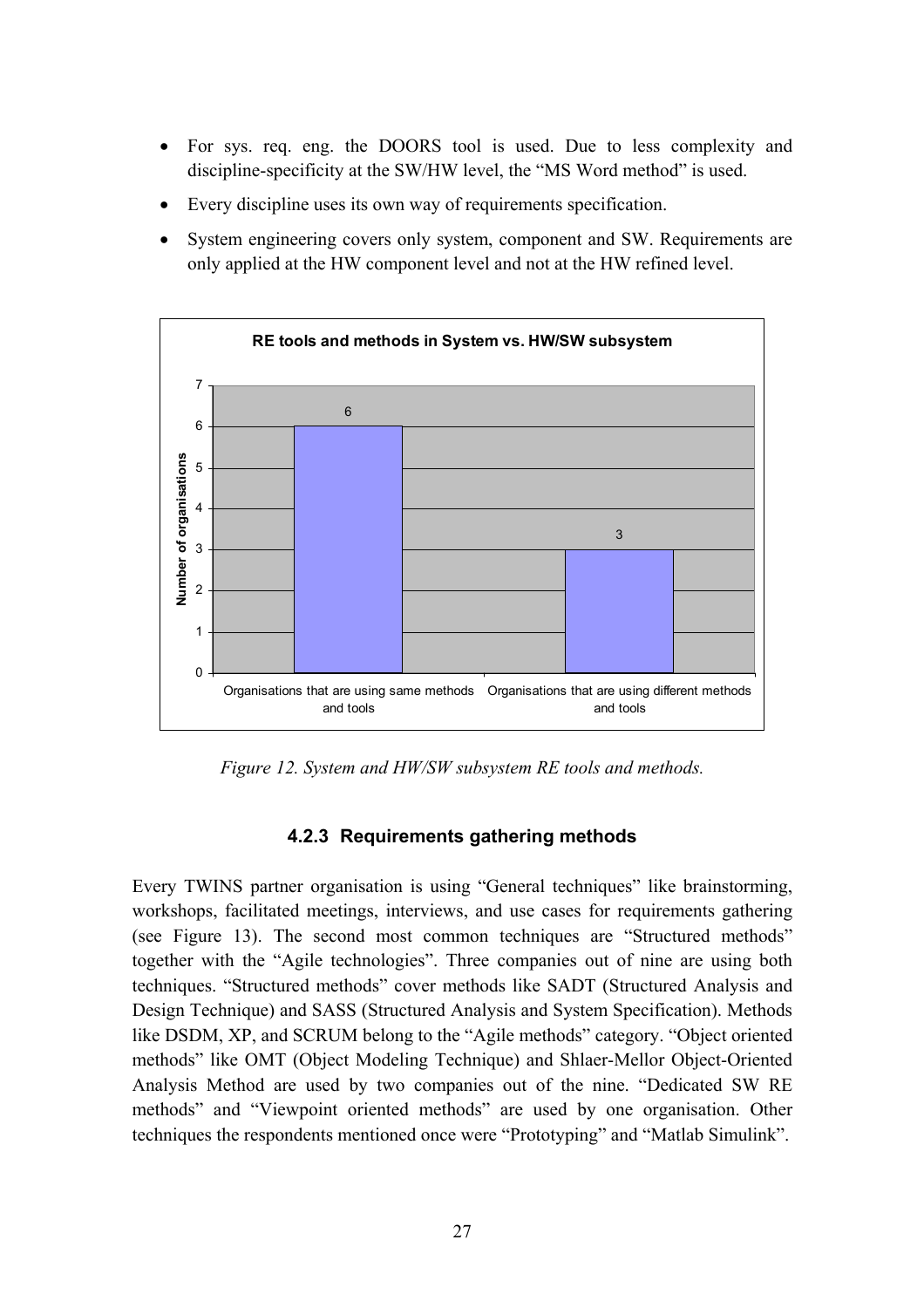

*Figure 13. Requirements gathering methods.* 

#### **4.2.4 Requirements management tools**

Among TWINS partners, the most common tools used for requirements management are "Word processor/spreadsheet" tools (see Figure 14). Eight organisations out of nine use these tools for requirements management. The second most common tool was ìTelelogic DOORSî that four organisations are using for requirements management. Two companies uses "Telelogic Focal Point" for requirements management and this makes it the third most common tool among the TWINS partners. "IBM Rational RequisitePro" and "Lotus Notes" is used by one organisation. In the "other" category, ìproprietary toolsî are mentioned as being used for requirements management.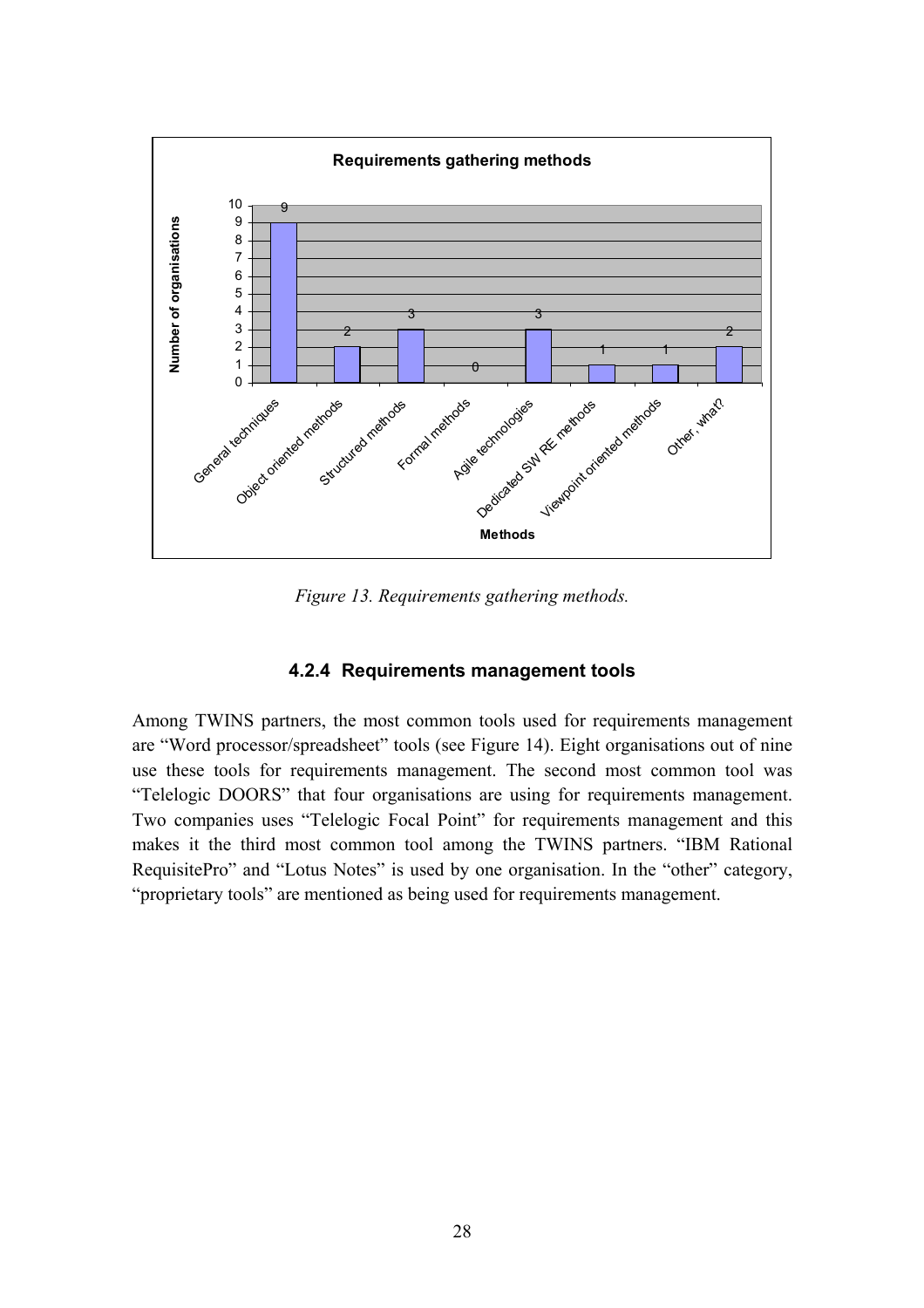

*Figure 14. Requirements management tools.* 

### **4.2.5 Requirements traceablity**

In this survey, respondents were asked to specify the traceability relations from requirements to development artefacts (or vice versa) that have to be managed in their organisation. The most common traceability (see Figure 15) that was mentioned was from requirements to tests (test cases, test results) (6 companies specified this option). The second most common was the traceability between requirements and specifications (5 companies specified this option). Three companies maintained traceability between requirements and design (models).

Other traceability information used by individual companies included traceability between requirements and bug reports, requirements and features, requirements and marketing documents, requirements and code and different requirements levels. Also, one organisation advised that it is not using any traceability information.

The most common way to store traceability information was a combination of partly manual and partly tool supported management of the links (4 companies). Two companies had full tool support in traceability and two were fully manual.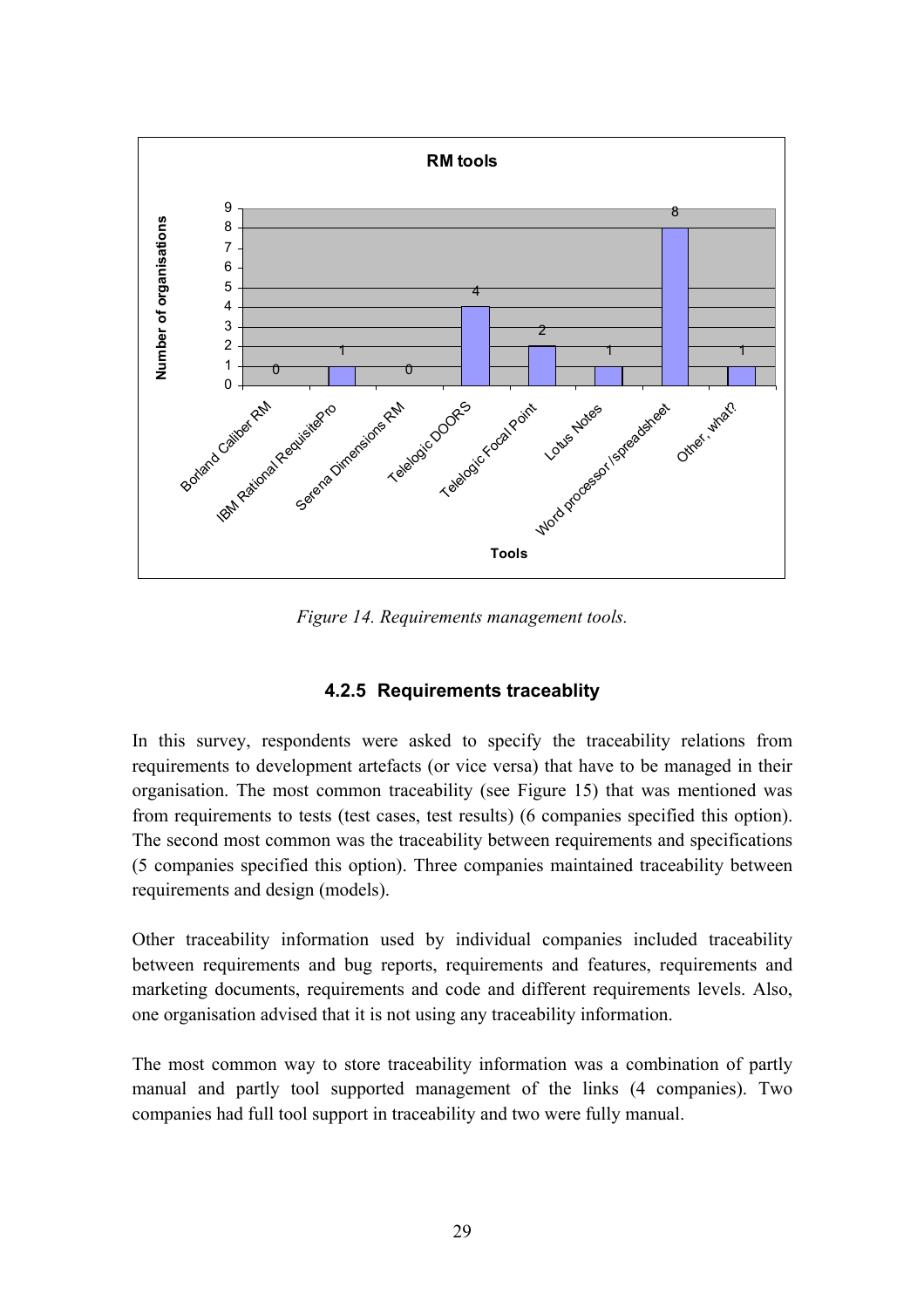

*Figure 15. Requirements traceability relations.* 

# **4.2.6 Challenges in requirements engineering and management**

Respondents were asked to list the challenges their organisations have recognised relating to requirements engineering or management in HW/SW co-design.

The recognised challenges varied quite considerably between the companies, however, the most frequently mentioned challenges were related to traceability, refining requirements and early verification. To follow is the list of the identified challenges:

#### Traceability:

- Traceability to code, bug reports (automated, e.g. by using Subversion).
- Traceability of software requirements to HS/SW design.
- Full traceability up to HW.

#### Refining requirements:

- Refinement of requirement after HW-SW partitioning decision.
- Refine System Requirements to HW/FW/SW requirements and design documents.
- Deriving discipline-specific requirements from general product RE.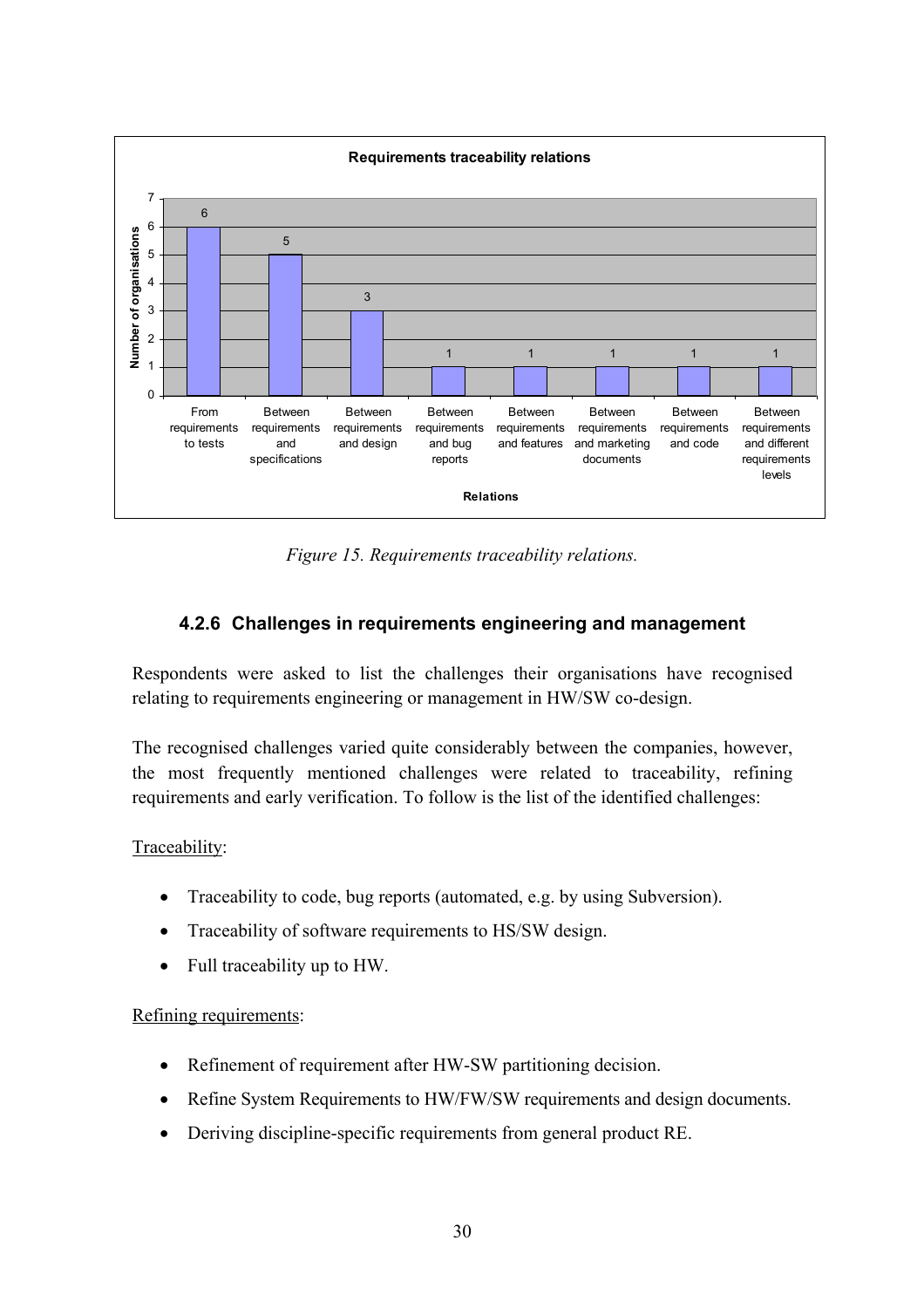#### Early verification:

- Early verification of choices.
- The requirements check if they are full filled must be as soon as possible in the project not on the work floor.

#### Other:

- Executable specifications are highly desired, but hardly present.
- The division of development needs and requirements between HW and SW.
- Better documenting the rationale behind design choices.
- Proper hardware/software modelling.
- Hardware/software design interaction.
- Hardware/software DFT implementation.
- Exploitation system prognostics.
- Improve the link between MKT and technical teams. Better needs expression/definition.  $-$  Optimize the design process going faster to the right solution. Avoiding loops due to misunderstanding.  $-$  Inside technical teams generalise requirements engineering use.
- Trade off methods and criterion for requirement engineering towards HW-SW partitioning.

# **4.3 Architectural design**

#### **4.3.1 Lifecycle models of architectural descriptions**

As a relevant lifecycle model for architectural descriptions, the "Architecture of single" systems" and "Product line architecture" were the most commonly mentioned (see Figure 16). Six organisations out of 10 selected these options as relevant for their organisation. The third most common lifecycle was "Iterative architecture for evolutionary systems" that was mentioned by three companies. One organisation found the "Architecture is created from existing systems through reverse-engineering" option as relevant for their organisation.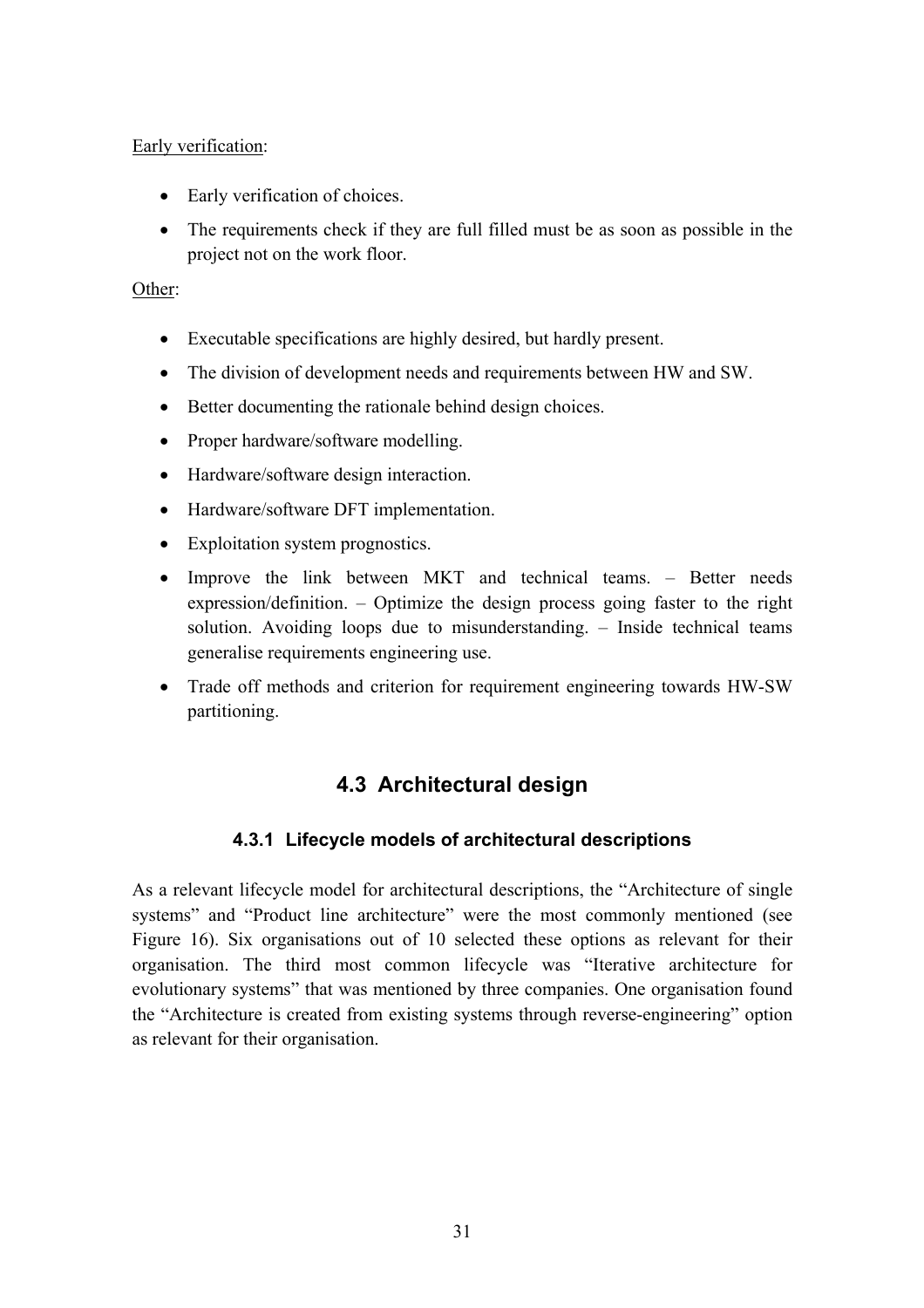

*Figure 16. Lifecycle models of architectural descriptions.* 

#### **4.3.2 Viewpoints in architectural descriptions**

The respondents had to select the viewpoints that are used in architectural desciptions in their organisation (see Figure 17). The most commonly used viewpoint in architectural descriptions was "Structural", which was selected by nine out of 10 organisations. Seven organisation mentioned "Physical interconnections" as a viewpoint they use in architectural descriptions. The third most common viewpoint was "Behavioural", which was mentioned by six companies out of the 10.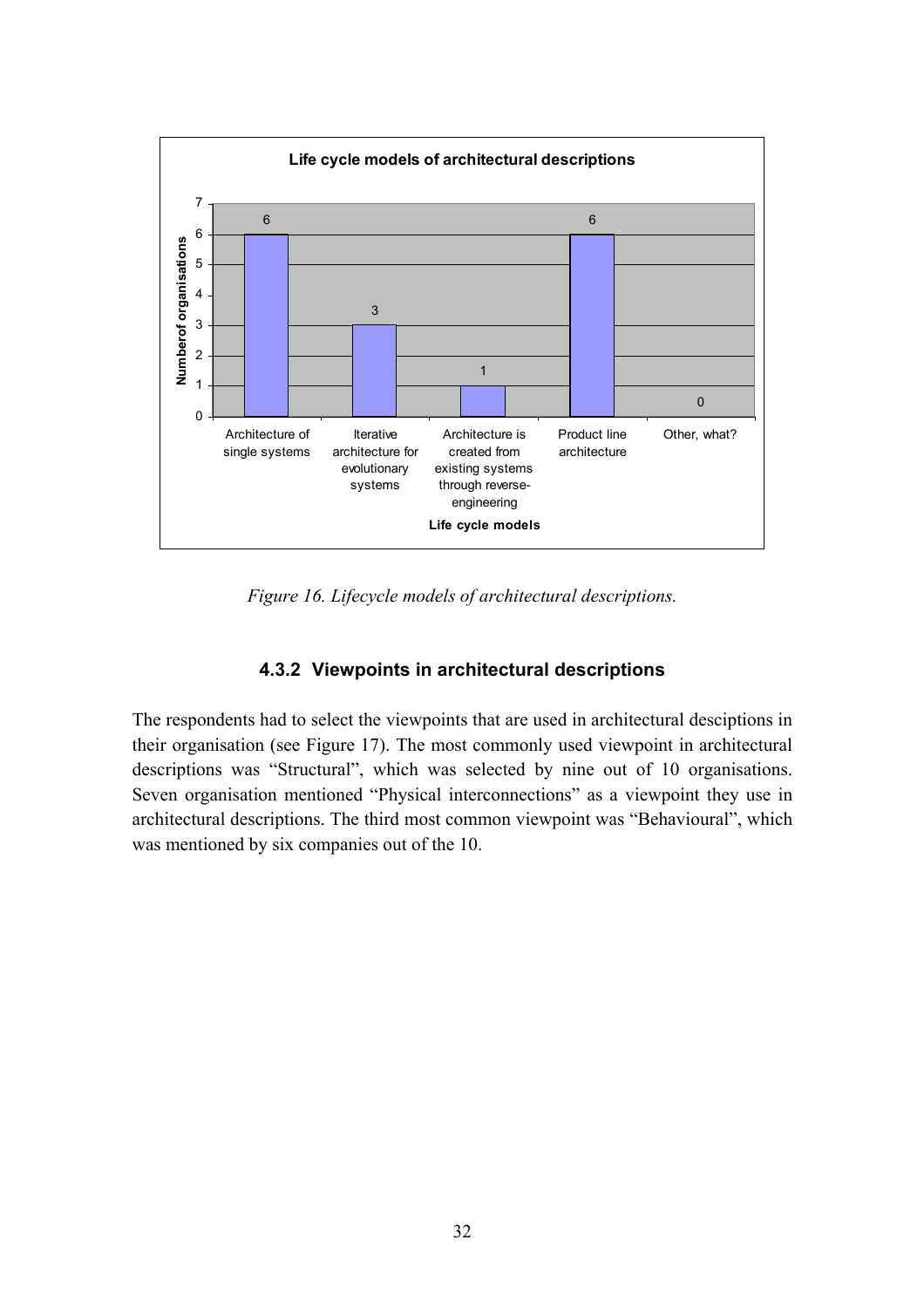

*Figure 17. Viewpoints in architectural descriptions.* 

### **4.3.3 Architecture design methods and techniques**

The diversity of organisations, applications, design approaches, languages, tools and environments resulted in the large variety of methods and techniques currently used for architectural design in the organisations (see Figure 18). Two organisations had no named method or technique for architectural design. Two organisations had a named method for architectural design. One organisation used Yourdon's functional decomposition method and another organisation the RUP method. Two organisations used development tool environments that support the model-driven development approach for system engineering and software development. One organisation organised architectural design elements into Kruchten's 4+1 architectural views. Another organisation used the logical and physical views approach. One organisation had selected the UML language for architectural modelling as an approach without any specific method.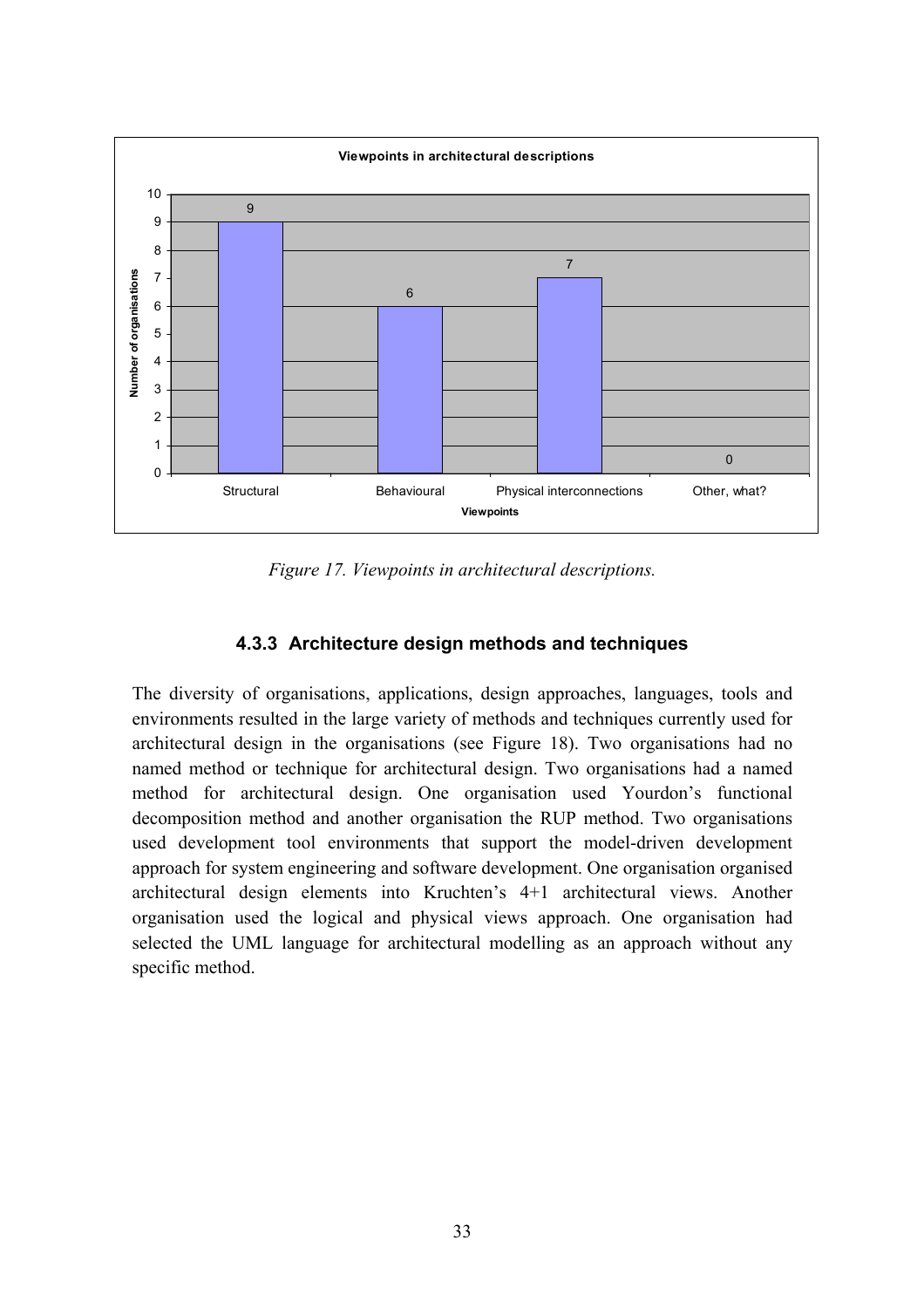

*Figure 18. Architecture design methods and techniques.* 

#### **4.3.4 Notations and models in architectural desciption**

The respondents were asked to list the notations and models that are used in architectural descriptions in their companies. According to the answers, UML notations were used by six organisations, so that three of the six organisations widely used UML diagrams and three used UML diagrams for one or two specific purposes, for example, for static architectures or use cases, and other modelling notations or informal models for other purposes. Five organisations used informal modelling sketches and two of them used informal modelling solely. One organisation used Yourdon's functional models. (See Figure 19.)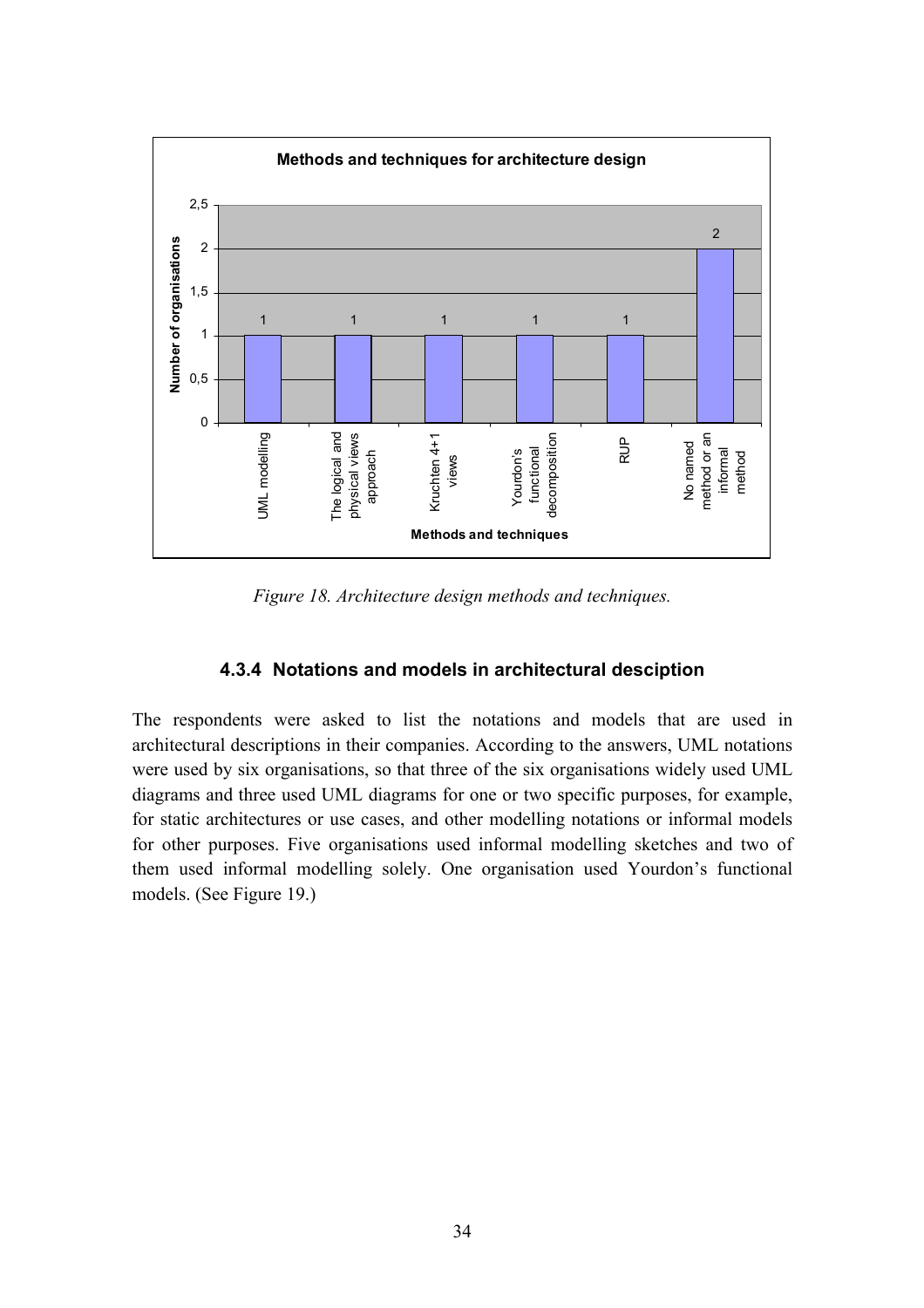

*Figure 19. Notations and models in architectural description.* 

### **4.3.5 Architecture design tools**

In general, it can be observed that, according to the results of the survey, some organisations are using several tools for architecture design at the same time (see Figure 20). Five organisations out of nine mentioned MS Visio as the tool they are using for architecture design. This made MS Visio the most commonly used tool among TWINS partners. In second place, there were three tools: MS Power Point, MS Word and Rational Rose-RT. Two organisations out of nine were using these for architecture design. The following tools received one mention for each: Enterprise Architect, MS Excel, Eagle, Telelogic Rhapsody, Matlab, Simulink, Autosar, Topcased, and Artisan Studio.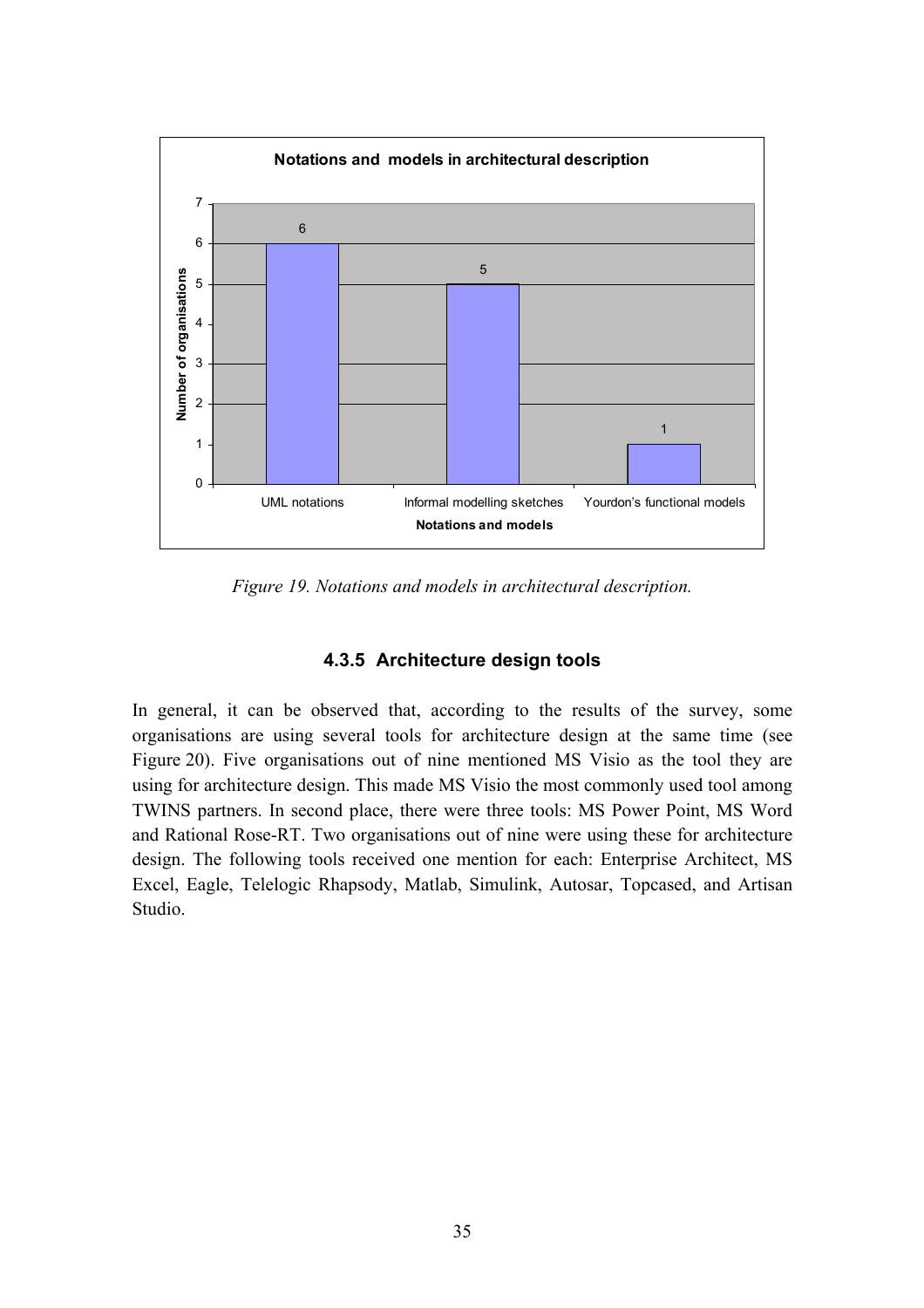

*Figure 20. Architecture design tools.* 

### **4.3.6 Challenges in architectural design**

Respondents were asked to list the challenges their organisation has recognised relating to the architectural design in HW/SW co-design.

The responses received complement each other because every organisation had recognised different architectural challenges in HW/SW co-design. One respondent identified the need for a new architectural co-design method with an open tool framework support for global products and their reliability and cost requirements. One respondent mentioned architectural co-design itself to be a challenging issue in HW/SW co-design. One respondent identified the lack of suitable architectural notations, model hierarchies and repositories. Early feedback on architectural choices via models and prototypes is a challenging architectural issue. Software requirements are needed to be taken into account at early stages of the project and this was considered as an architectural challenge by one respondent. Integration is a long process and one respondent recognised it as an architectural challenge. In addition, proper architectural documentation and documentation maintenance is needed.

Three challenges were related to HW/SW partitioning. One respondent mentioned that better support is needed for decision-making in HW/SW partitioning. Another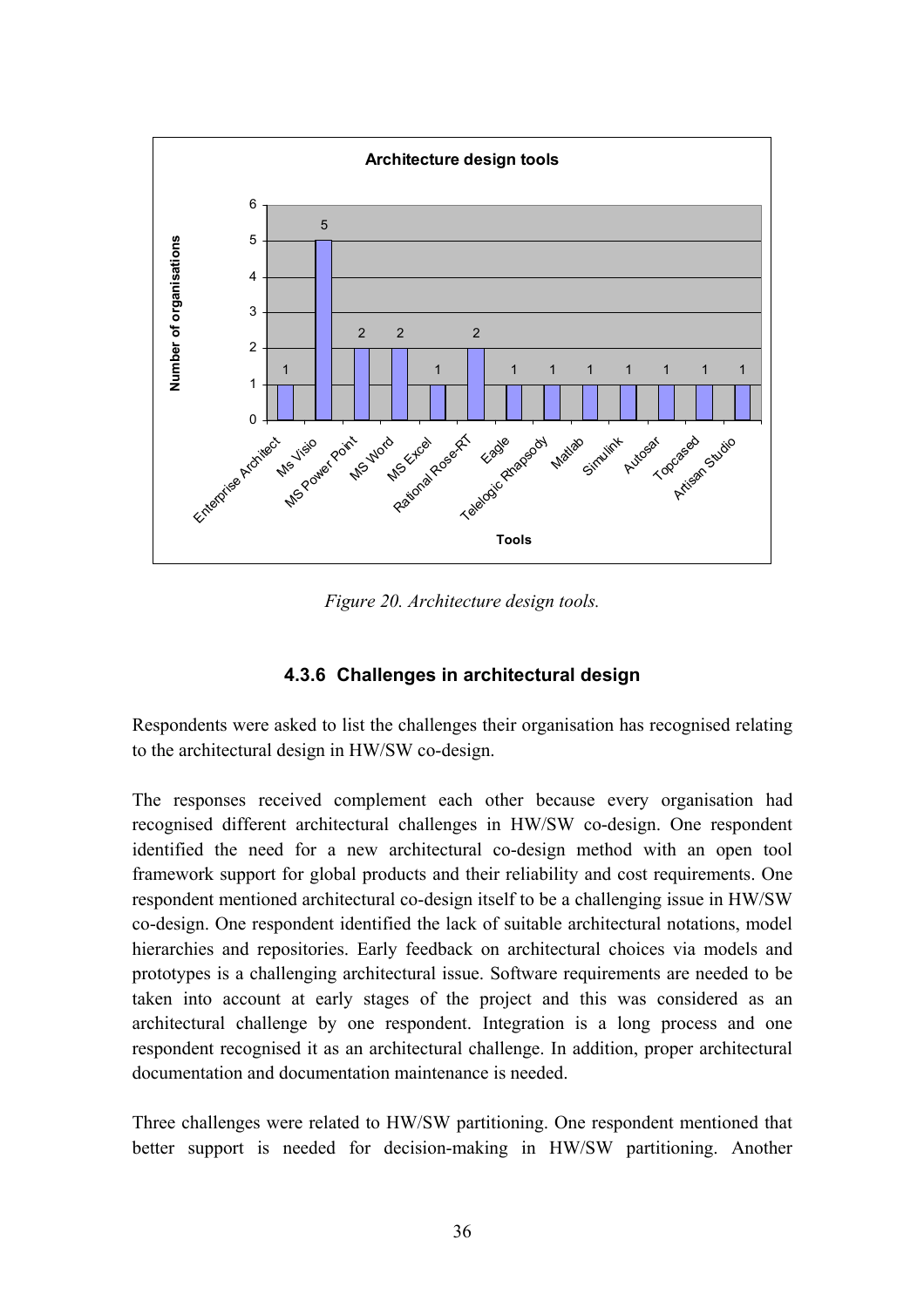respondent mentioned that more discussions and support is needed for delaying HW/SW partitioning as far as possible. One respondent had identified difficulties in dynamical modelling and modelling interactions between SW and HW.

# **4.4 Product information management**

#### **4.4.1 Product data and lifecycle management tools**

The respondents were asked to identify the product data management (PDM) or product lifecycle management (PLM) solutions they are using in their organisations.

The most common PDM or PLM solution among TWINS partners belong to the category of Other (see Figure 21). In this category, four organisations mentioned they are using a custom-made solution for PDM or PLM. Baan was also mentioned once in this category. The second most common PDM or PLM solution was SAP/PLM that is used in two organisations out of nine. MatrixOne, Vertex, Windchill, and Aton were mentioned only once. Two organisations mentioned that they are using two different systems. One organisation out of the nine is not using a PDM or PLM solution at all.



*Figure 21. Product data and lifecycle management tools.* 

### **4.4.2 Functions of product data and lifecycle management tools**

The respondents were asked to identify the functions of the product data and lifecycle management solution that their organisations are using.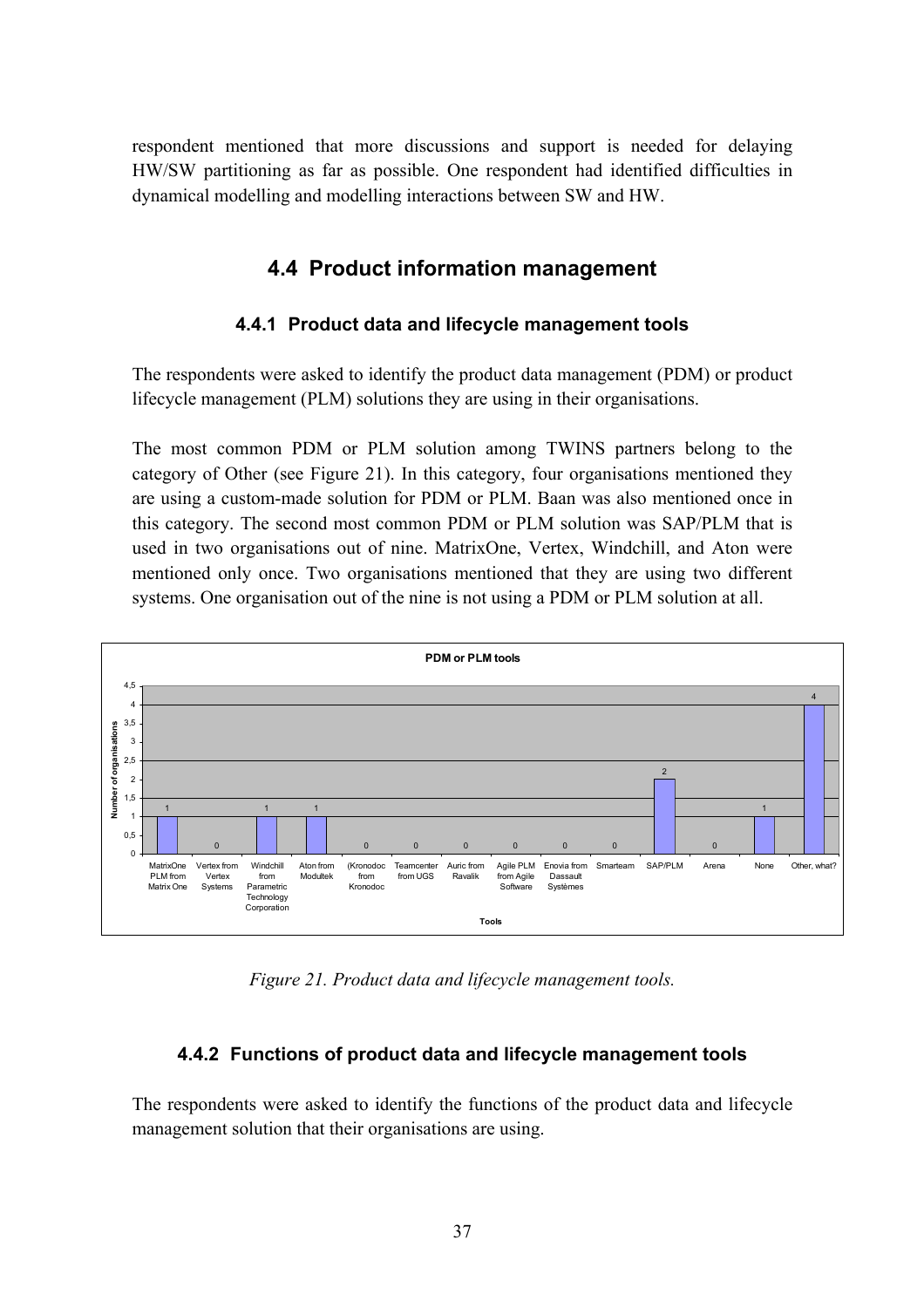Organisations most commonly are using the Data and document management functionality of their PDM or PLM tool (see Figure 22). Nine organisations out of ten mentioned this set of functionality in their response. Part and configuration management was mentioned by six organisations, which made it the second most used set of functionalities. Both Process and workflow management and Reporting got responses from five organisations. Four organisations mentioned that they use the Program and project management functionality of their PDM or PLM tool. Collaboration management was used by three organisations and Tool Integrations by two organisations. One organisation used the tools only for Data and document management.



*Figure 22. Product data and lifecycle management tool functionality.* 

#### **4.4.3 Configuration management solutions**

The respondents were asked to identify the configuration management solutions which are used in their organisations.

The most common CM solution among TWINS partners was IBM Rational ClearCase (see Figure 23). Four organisations out of 10 mentioned IBM Rational ClearCase as a tool they use for CM. Subversion was mentioned by three organisations, which made it the second most used solution for CM. CVS, MS SourceSafe, and Telelogic Synergy CM were each mentioned by two organisations. MS Team Foundation Server and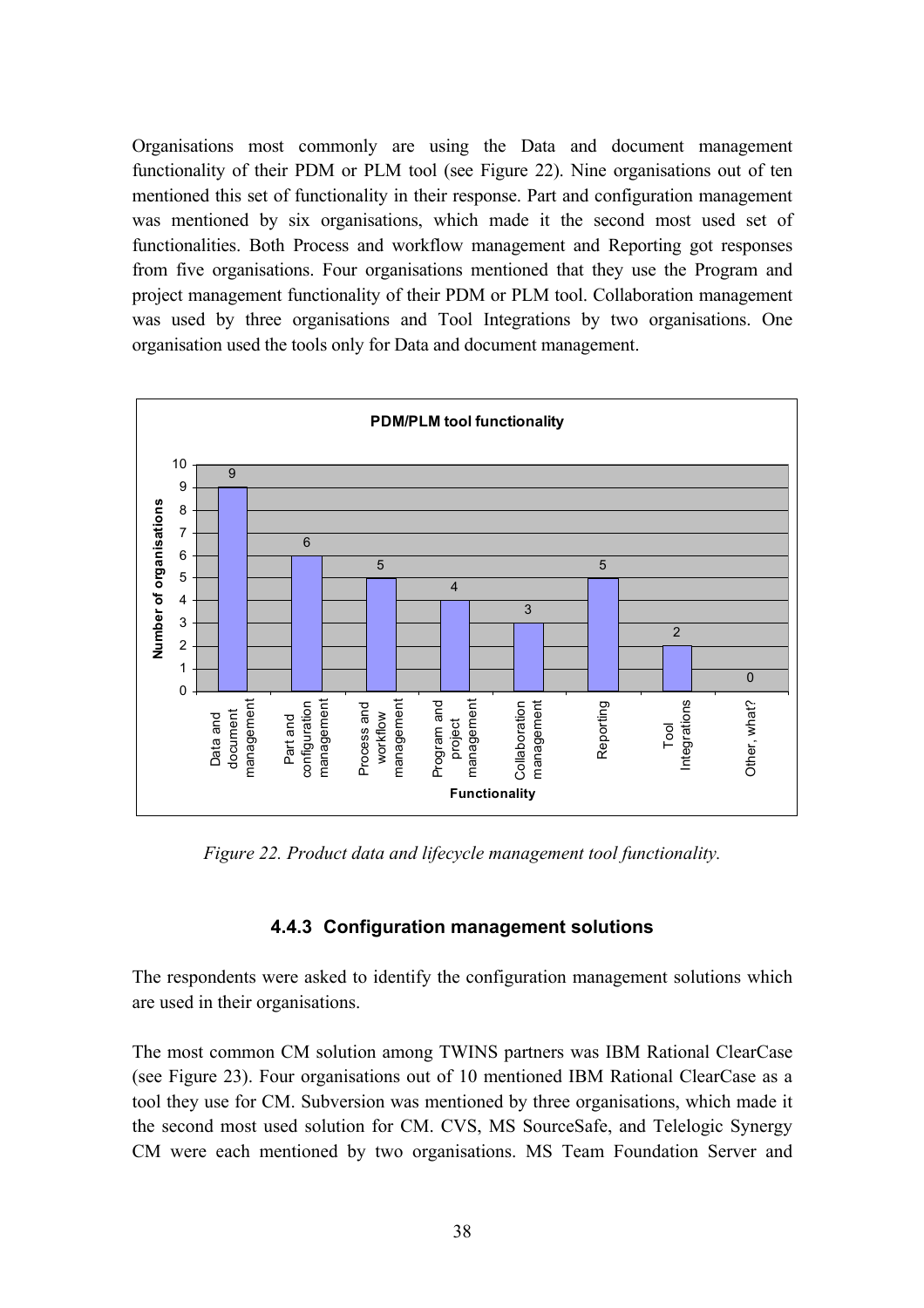Serena Dimensions CM were mentioned only once. In the "Other" category, Jira and E-Matrix were mentioned once. In this category, one organisation mentioned that they have developed an in-house solution for CM.



*Figure 23. Configuration management solutions.* 

### **4.4.4 Functions of configuration management tools**

The respondents were asked to identify the functions of configuration management tools that their organisations are using.

Organisations most commonly are using the version control function of their CM tool. Every organisation mentioned version control as a function they are currently using. Change management was mentioned by nine organisations, which made it the second most used function. Seven organisations advised that they are using the problem tracking function and five organisations mentioned build management. Both process support and collaboration management received responses from four organisations. Reporting was the most seldom used function of the CM tool and it was used by only three companies. There was one organisation that used all of the listed functionalities of its CM tool. (See Figure 24.)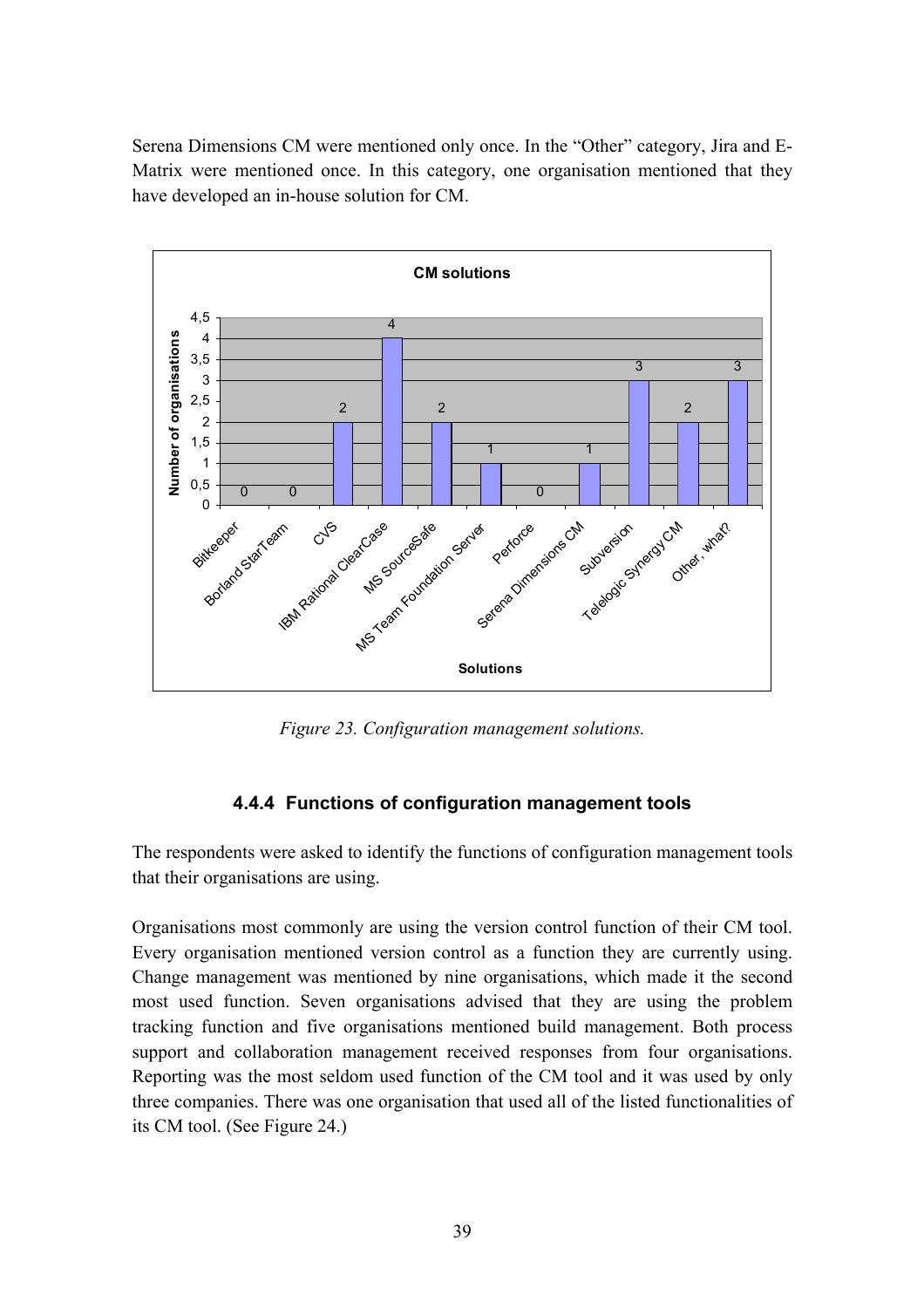

*Figure 24. Configuration management tool functions.* 

### **4.4.5 Challenges in product information management**

The respondents were asked to describe the challenges their organisation has recognised relating to product data management, lifecycle management or configuration management.

Every organisation had recognised different challenges when considering the using of PLM or PDM in their organisation. One organisation mentioned that PDM or PLM solution do not currently give enough support for HW/SW co-design. One organisation specified that the actors in HW and SW development should get only the relevant parts of information and not all of the information that is currently available in the documents. In that organisation, they also wish that PDM or PLM solutions improve common document management in their organisation. One organisation mentioned that they have need for better integration of PDM and CM. One organisation hopes that the use of PDM or PLM would unify the general processes (e.g. review process) that are used in HW and SW development.

Even though every organisation had recognised different challenges in CM, three answers highlighted HW/SW co-design. The questionnaire results show that interrelations between HW and SW development should be taken into account also from a CM point of view. These kinds of interrelations relate, e.g. to the ability of keeping track of the HW versions used relating to the correct SW, release management (dependencies) of components from different engineering disciplines and HW/SW codesign managed by CM. Other answers related to the integration of PDM and CM, improvement of documentation flow, rebuilding capabilities, increasing bug tracking / feature logging and traceability of evolutions.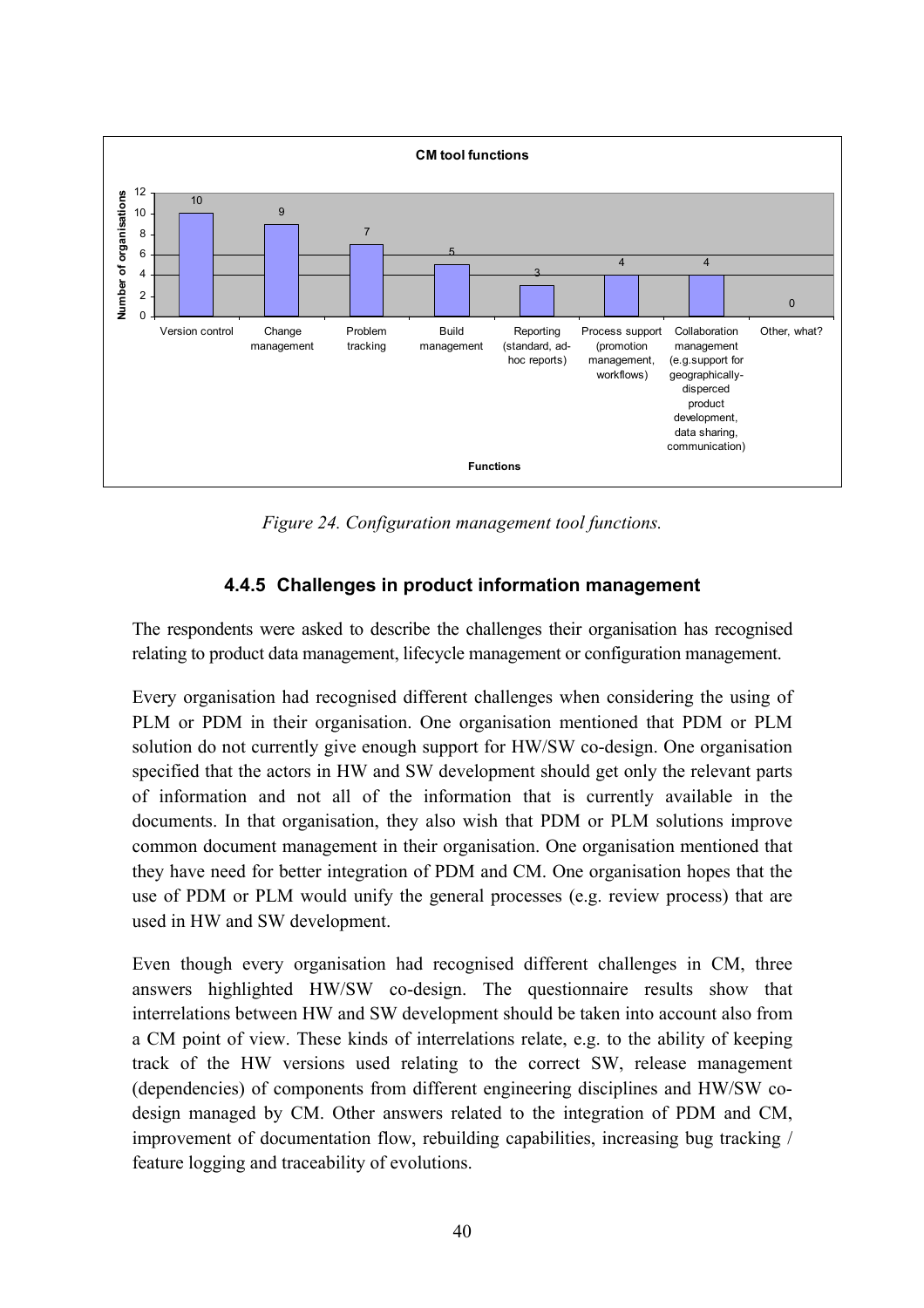# **5. Conclusions**

This publication presents the results of the questionnaire used in ITEA-TWINS project. The TWINS project has 22 partners from Finland, Belgium, France, Spain and the Netherlands. The project consortium involves partners from a wide range of industries like automotive, avionics, copiers and printers, power supplies and telecommunication networks. The project wants to improve the project partner's competitive position by increasing the quality of the products while reducing the time to market.

This publication summarises the responses of TWINS partners to the questionnaire about tools, methods and challenges related to requirements engineering/management, architecture design and product information management.

The survey indicates that there are still many challenges in the areas of requirements engineering and management, architectural design and information management. Despite the fact that organisations use several methods and tools to manage their product development, there are still unsolved issues that have to be addressed in future development projects.

Although the survey was limited to only TWINS partners, it can be seen as giving directions towards state-of-the-practice in general in embedded systems development, as the participating companies are diverse and represent various domains within embedded systems. The findings are also in line with those presented in other published industrial experiences.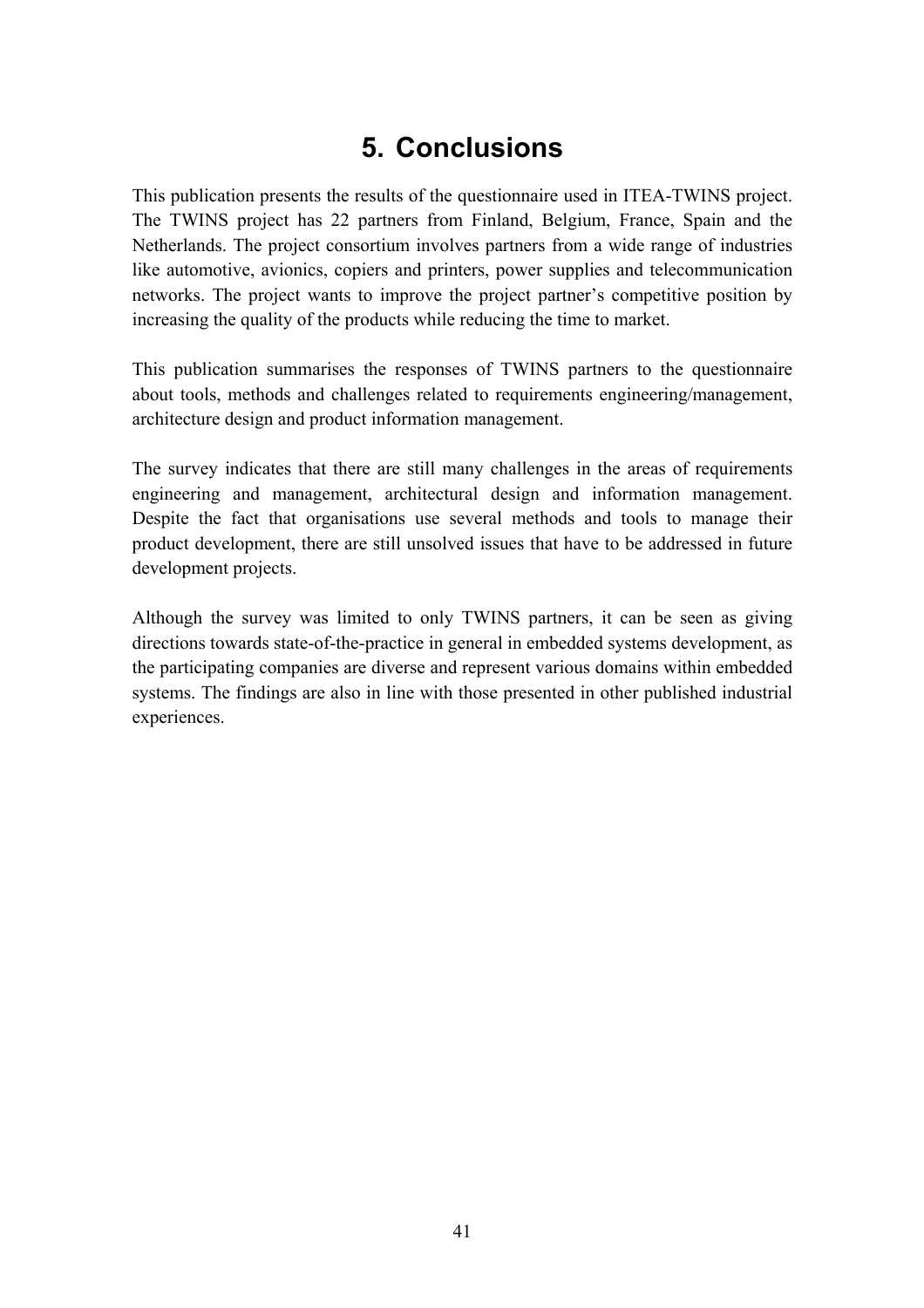# **Acknowledgements**

The authors of the publication acknowledge every organisation and respondents that gave their valuable time and contribution by answering the survey.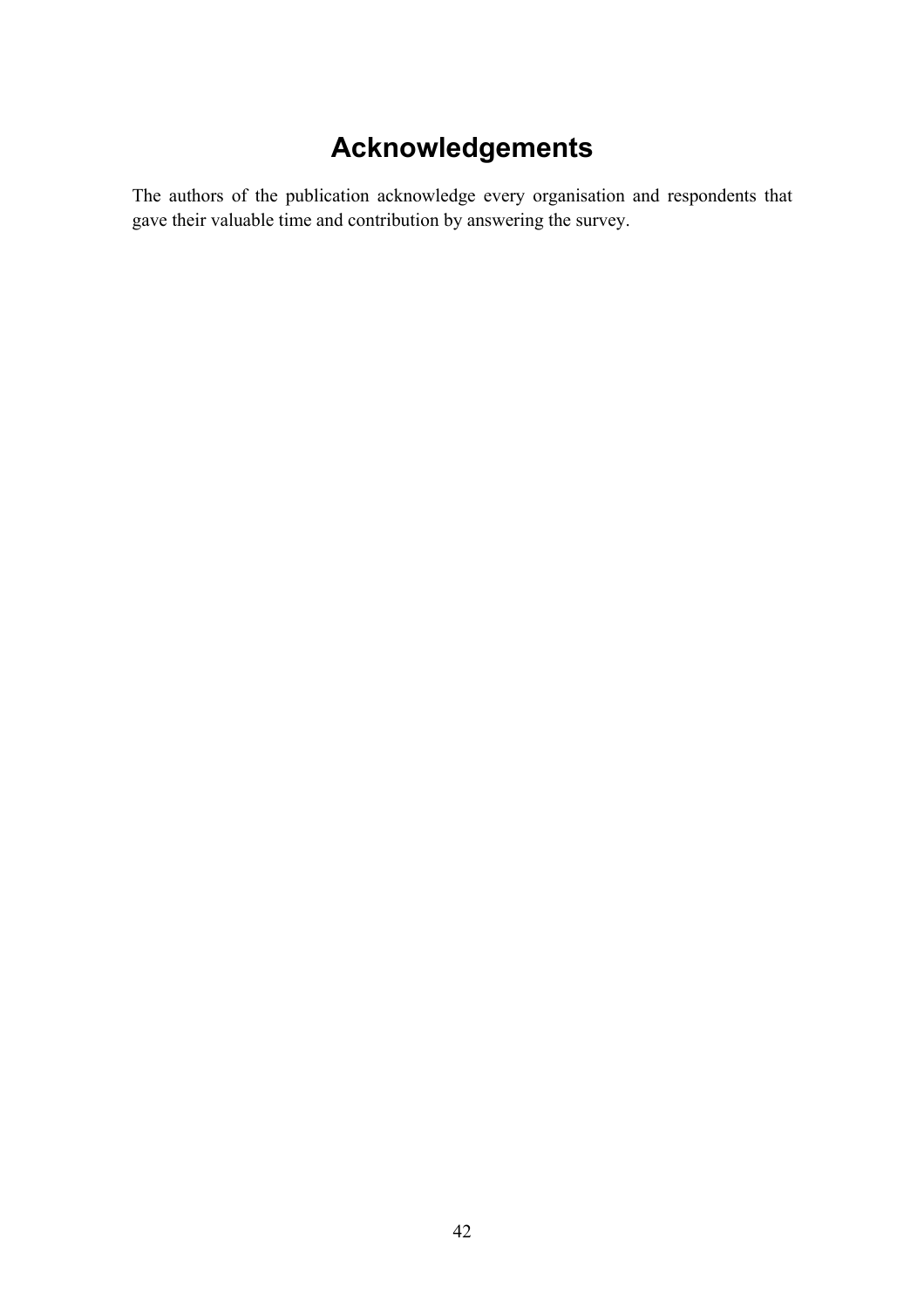# **References**

[Assimakopoulos 1998] Assimakopoulos, N. A. (1998) Systemic industrial management of HW/SW co-design. The Journal of High Technology Management Research, Vol. 9, No. 2, pp. 271-284. [Balarin et al. 1997] Balarin, F., Chiodo, M., Giusto, P., Hsieh, H., Jurecska, A., Lavagno, L., Passerone, C., Sangiovanni-Vincentelli, A., Sentovich, E., Suzuki, K., and Tabbara, B. (1997) Hardware-Software Co-Design of Embedded Systems: The Polis Approach. Kluwer Academic Publishers. [Berlack 1992] Berlack, H. (1992) Software configuration management. John Wiley & Sons. [Chiodo et al. 1995] Chiodo, M., Giusto, P., Hsieh, H., Jurecska, A., Lavagno, L., and Sangiovanni-Vincentelli, A. (1995) Synthesis of software programs from CFSM specifications. In: Proceedings of the Design Automation Conference, June 1995. [Crnkovic et al. 2003] Crnkovic, I., Asklund, U., and Persson Dahlqvist, A. (2003) Implementing and integrating product data management and software configuration management. Arctec House. ISBN 1-58053-498-8. [Ernst 1998] Ernst, R. (1998) Co-design of embedded systems: status and trends. IEEE Design & Test of Computers, Vol. 15, No. 2, pp. 45–54. http://ieeexplore.ieee.org/iel $4/54/14951/$ 00679207.pdf?isnumber=14951&arnumber=679207 [Estublier et al. 2005] Estublier, J., Leblang, D., van der Hoek, A., Conradi, R., Clemm, G., Tichy, W., and Wiborg-Weber, D. (2005) Impact of software engineering research on the practice of software configuration management. ACM Transactions on Software Engineering and Methodology (TOSEM), Vol. 14, Issue 4, pp. 383–430. [Gupta 2001] Gupta, P. (2001) Hardware-software co-design. IEEE Potentials, Dec. 2001/Jan. 2002.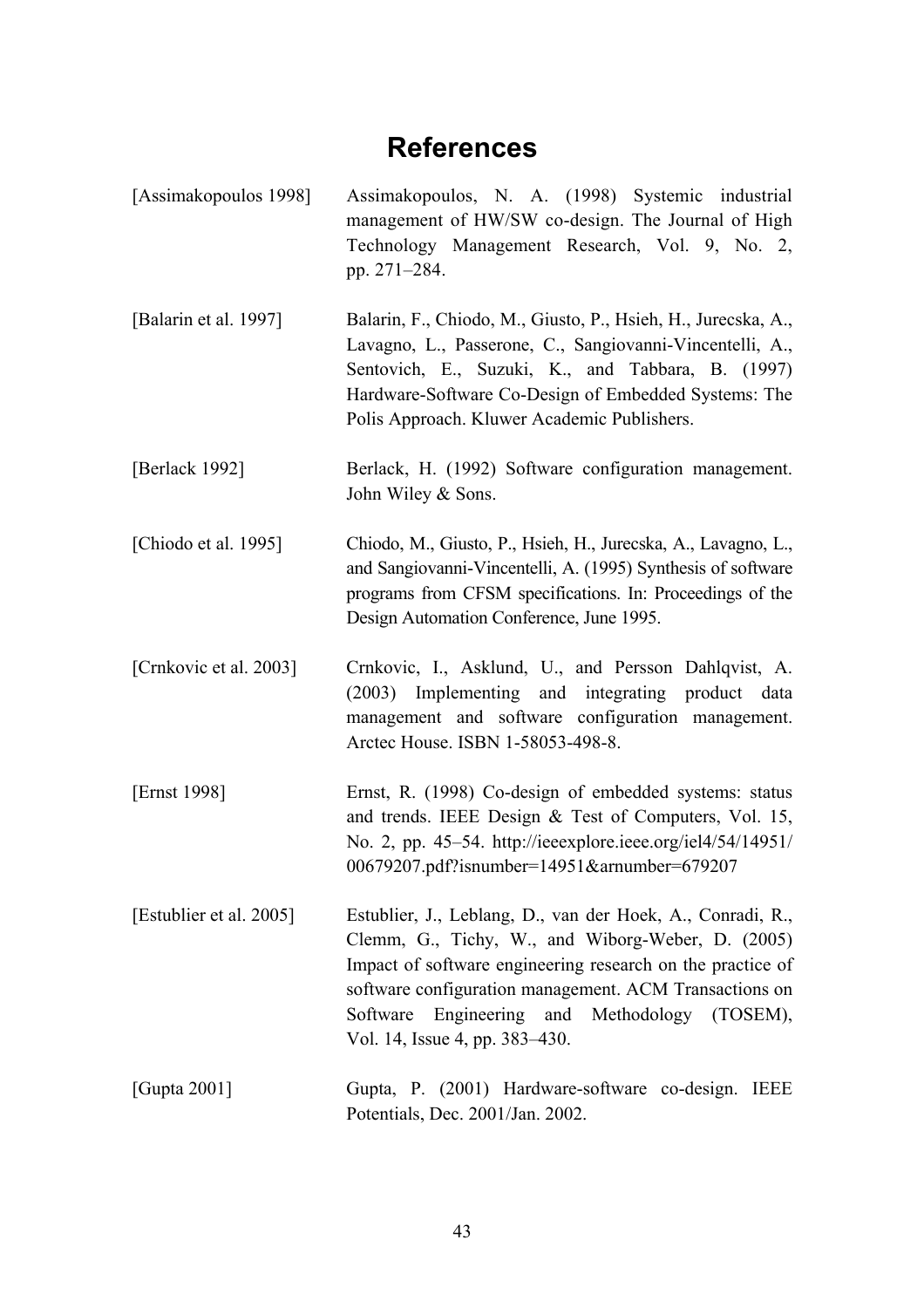| [Hofmeister et al. 2007] | Hofmeister, C., Kruchten, P., Nord, R., Obbink, H., Ran,<br>A., and America, P. (2007) A general model of software<br>architecture design derived from five industrial approaches.<br>The Journal of Systems and Software, Vol. 80, No. 1,<br>pp. 106-126.                           |
|--------------------------|--------------------------------------------------------------------------------------------------------------------------------------------------------------------------------------------------------------------------------------------------------------------------------------|
| [Ha et al. 2006]         | Ha, S., Lee, C., Yi, Y., Kwon, S., and Joo, Y.-P. (2006)<br>Hardware-software Co-design of Multimedia Embedded<br>Systems: the PeaCE Approach. In: Proceedings of the 12 <sup>th</sup><br>IEEE Int'l. Conf. Embedded and Real-Time Computing<br>Systems and Applications (RTCSA'06). |
| [IEEE Std 1471-2000]     | IEEE Std 1471-2000. (2000) IEEE Recommended Practice<br>for Architectural Descriptions of Software-Intensive<br>Systems. New York: IEEE, The Institute of Electrical and<br>Electronics Engineers. 23 p.                                                                             |
| [Leon 2000]              | Leon, A. (2000) A Guide to software configuration<br>management. Boston: Artech House.                                                                                                                                                                                               |
| ILockheed Martin 20061   | Lockheed Martin (2006) Hardware/software co-design                                                                                                                                                                                                                                   |

 $[Lockneed$  Martin 2006] Lockheed Martin  $(2000)$  Hardware/software co-design appnote. [http://www.atl.lmco.com/projects/rassp/RASSP\\_](http://www.atl.lmco.com/projects/rassp/RASSP_) legacy/appnotes/HWSW/APNOTE\_HWSW\_INDEX.HTM

[Micheli & Gupta 1997] Micheli, G., and Gupta, R. (1997) Hardware/Software Co-Design. In: Proceedings of the IEEE, Vol. 85, No. 3, March 1997.

- [Stackpole 2003] Stackbole, B. (2003) Product Lifecycle Management Promises to Streamline Development, Boost Innovation. CIO.com, 2007. <http://www.cio.com/article/31906/Product> Lifecycle Management Promises to Streamline Deve lopment\_Boost\_Innovation
- [Stark 2006] Stark, J. (2006) Product Lifecycle Management (PLM) State of the Art Report. Geneva, Switzerland: John Stark Associates.
- [Stevens 1998] Stevens, R., Brook, P., Jackson, K., and Arnold, S. (1998) Systems Engineering: Coping with Complexity. Pearson Education. 374 p.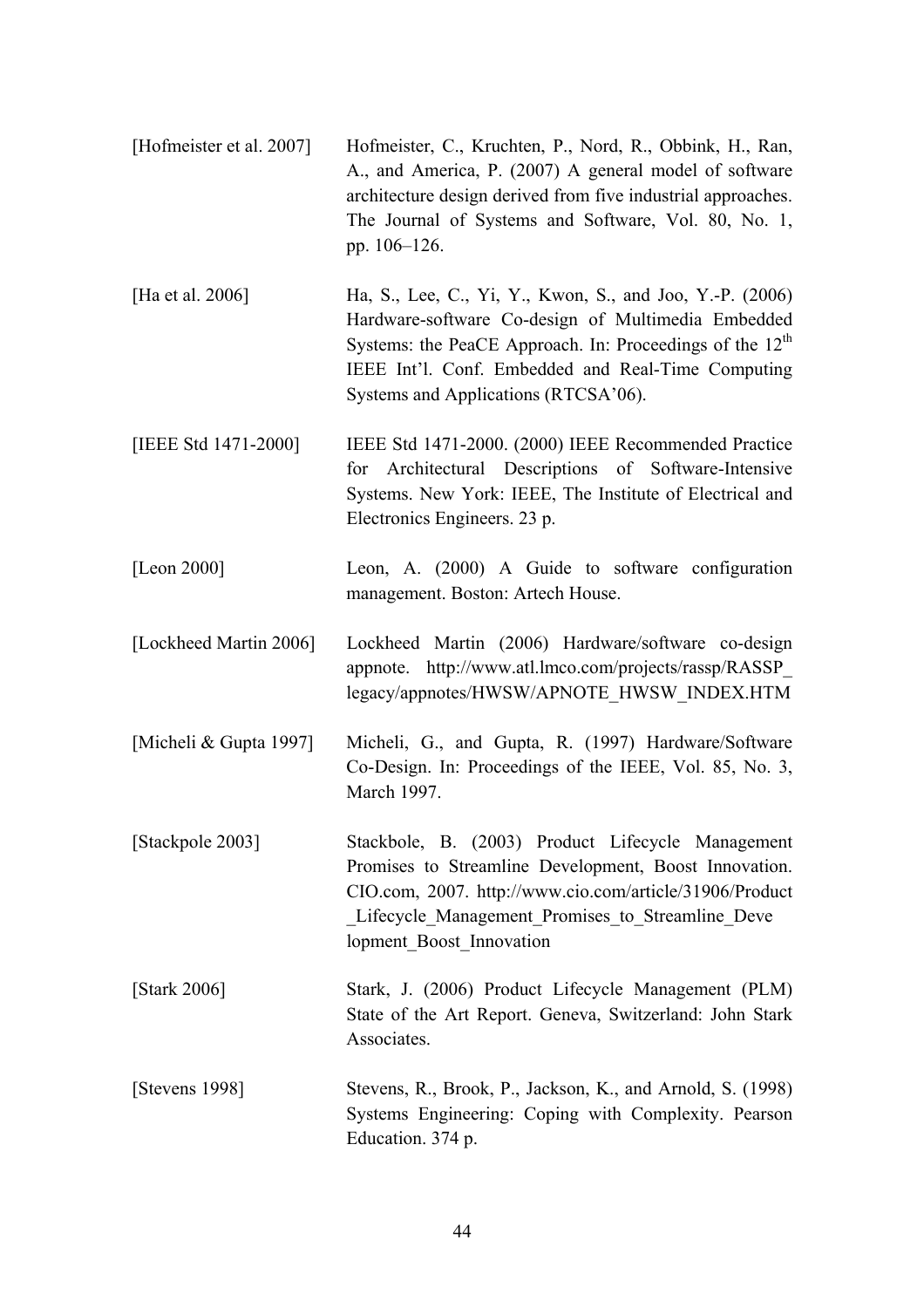| [Vial & Rouzeyre 1997] | Vial, C., and Rouzeyre, B. (1997) Hardware-software co-   |  |
|------------------------|-----------------------------------------------------------|--|
|                        | synthesis: Modelling and synthesis of interfaces using    |  |
|                        | interpreted Petri nets. In: J.-M. Berge, O. Levia, and J. |  |
|                        | Rouillard, editors, Hardware/Software Co-Design and Co-   |  |
|                        | Verification. Kluwer Academic Publishers.                 |  |
| [Wikipedia 2006]       | Hardware/software co-design.                              |  |
|                        | http://en.wikipedia.org/wiki/Hardware/software_codesign   |  |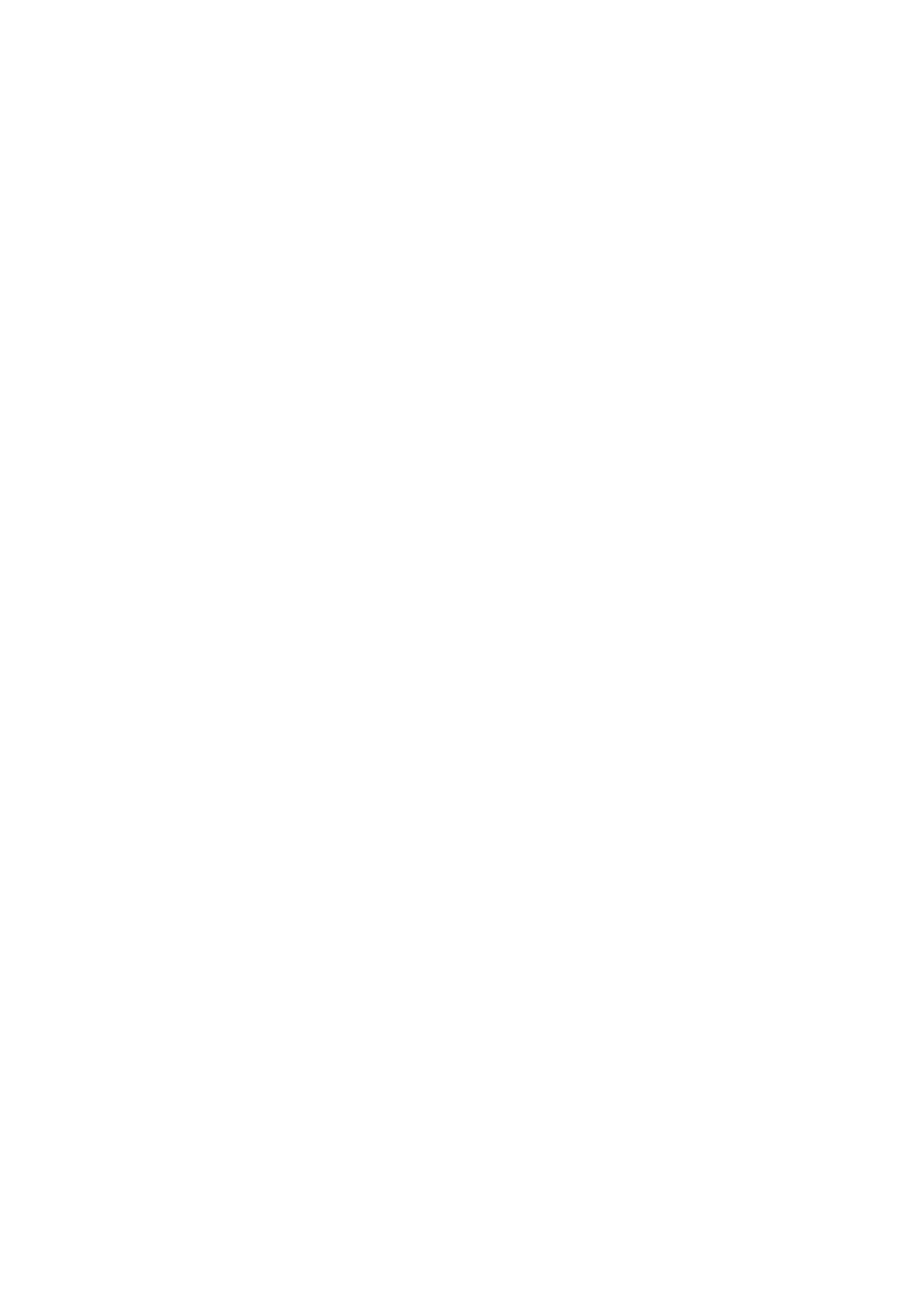# **Appendix A: Summary of the questions**

**Part A: "Background information"** consisted of the following questions:

**A1**. Select your organisation

**A2**. What is the size of your company, i.e. total number of employees?

A3. How long is your product's life-time (used by the customer, maintenance and backwards compatibility)?

**A4**. Select the collaboration modes that are used in your company from the following list

**A5**. Give an estimation on how much of your product is developed in collaboration, as a percentage

**A6**. Specify the number of requirements in a typical project

**A7**. Identify your position in the company

Part B: "Requirements engineering and management" consisted of the following questions:

> **B1**. Are the same methods and tools used for systems requirements engineering and for HW/SW subsystems requirements engineering (if not, explain why)?

> **B2**. Identify the methods your organisation currently uses for requirements gathering

> **B3**. Identify the tools your organisation currently uses for requirements management (RM)

> **B4**. Specify the traceability relations from requirements to other development artefacts (or vice versa) that have to be managed in your company (e.g. requirements to test cases, features to requirements, requirements to source code...)

> **B5**. Describe how you store the traceability information of the requirements identified in the previous question?

> **B6**. List the challenges your organisation has recognised relating to requirements engineering or management in HW/SW co-design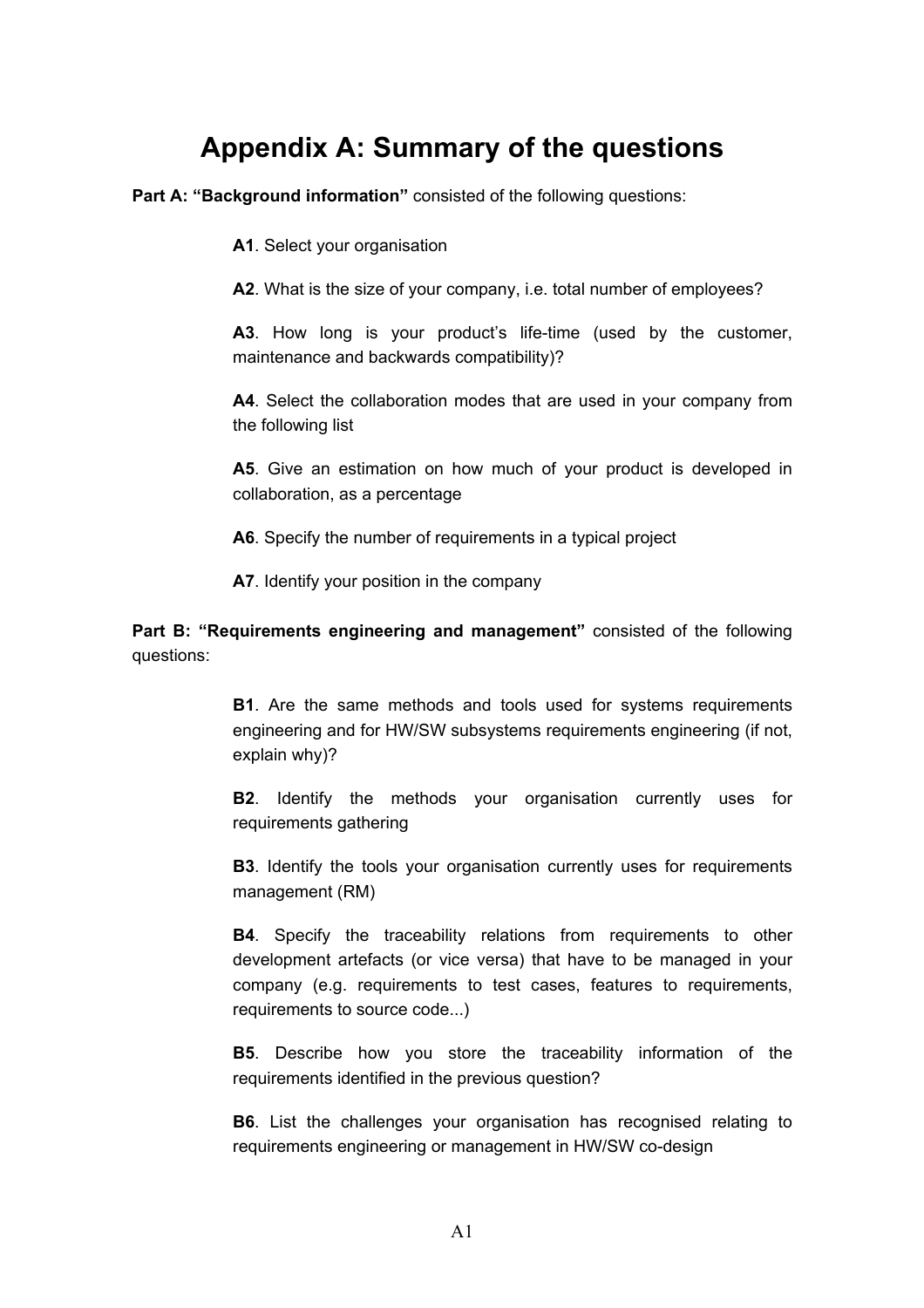**Part C: "SW architecture design solutions"** consisted of the following questions:

**C1**. Select the lifecycle model of architectural descriptions that is relevant for your company

**C2**. Select the viewpoints that are used in architectural descriptions from the following list

**C3**. List the methods and techniques your company currently uses for architecture design (e.g., SEI's Attribute-Driven Design (ADD), Siemens' 4 views, RUP's 4+1 views and Nokia's Architectural separation of concerns (ASC)

**C4**. List the notations and models that are currently used in architectural descriptions in your company (e.g. Informal modelling sketches, UML notations...)

**C5**. List the tools your organisation currently uses for architecture design (e.g. Visio, Borland Together...)

**C6**. List the challenges your organisation has recognised relating to architecture design in HW/SW co-design

Part D: "Product information management solutions" consisted of the following questions:

> **D1**. Identify the PDM (Product Data Management) or PLM (Product Lifecycle Management) solutions your organisation currently uses

**D2**. Identify what PLM/PDM tool functions are used in your company

**D3**. Identify the CM (Configuration Management, Version management) solutions your organisation currently uses

**D4**. Identify what CM tool functions are used in your company

**D5**. Describe the challenges your organisation has recognised relating to PLM or PDM in co-design

**D6**. Identify challenges your organisation has recognised relating to CM (Configuration Management, Version management) in HW/SW co-design